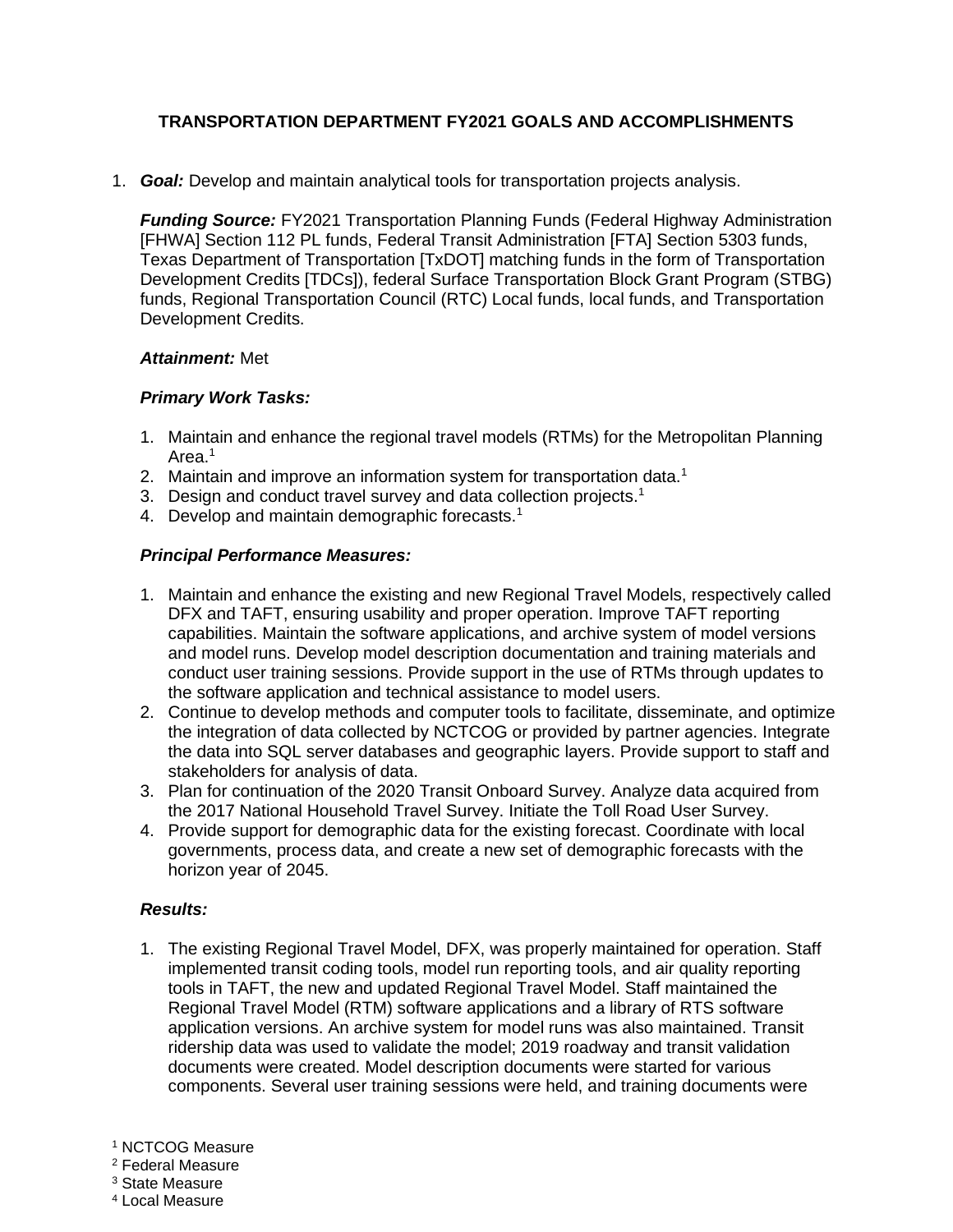created for modules of the TAFT RTM. Staff provided technical support to model users for the existing and new Regional Travel Model.

- 2. Several datasets were assembled to calculate and illustrate the impact of COVID-19 on the regional transportation systems. The latest traffic counts collected by partner agencies were integrated in the centralized database. The traffic speed data delivered by FHWA was integrated and used in several analyses. Origin-Destination datasets were integrated into the centralized database. The review of the traffic data collected by radar side-fire devices was initiated.
- 3. The 2017 National Household Travel Survey was used for Regional Travel Model validation checks. The 2020 Onboard Transit Survey was not resumed due to the continuing COVID-19 pandemic disruptions to transit ridership. Staff coordinated with local transit agencies to develop a plan to resume main data collection in fall 2022 and spring 2023. A supplemental Dallas Area Rapid Transit Demographic Survey in spring 2021 was conducted that included 5,000 surveys by service type. A Scope and Request for Proposals for the Toll Road User Survey/Limited Access Facilities Survey was created and posted, and a consultant was selected. Data collection of traffic counts and development of a survey instrument for the limited access facilities survey began in fall 2021.
- 4. Support for existing demographic forecast was provided and project-specific alternative demographic for the existing forecast was prepared. A new demographic forecast was created with the horizon year of 2045 through an analytical process and submitted to local governments for review.
- 2. *Goal:* Engage local elected officials, public- and private-sector organizations, and the general public in the multimodal transportation and air quality planning process.

*Funding Source:* FY2021 Transportation Planning Funds (Federal Highway Administration [FHWA] Section 112 PL funds, Federal Transit Administration [FTA] Section 5303 funds, Texas Department of Transportation [TxDOT] matching funds in the form of Transportation Development Credits, federal Department of Energy funds, federal Congestion Mitigation and Air Quality Improvement Program (CMAQ) funds, public and/or private funds, and Transportation Development Credits.

## *Attainment:* Met

## *Primary Work Tasks:*

- 1. Produce print and online content and publications to inform the public and media about regional transportation and air quality issues.<sup>1, 2, 3</sup> (FHWA, FTA, TxDOT)
- 2. Engage local governments and public and private organizations, including community groups, business organizations, chambers of commerce, local community/technical colleges, and school districts, in transportation and air quality projects and programs.<sup>1</sup>
- 3. Increase awareness of transportation and air quality programs through outreach and education campaigns.<sup>1</sup>
- 4. Maintain a Public Participation Plan.<sup>2, 3</sup> (FHWA, FTA, TxDOT)
- 5. Offer multiple ways for the public to learn about and provide input on transportation plans, including in person and online opportunities.<sup>1, 2, 3</sup> (FHWA, FTA, TxDOT)
- 6. Publicize opportunities for public involvement.<sup>2, 3</sup> (FHWA, FTA, TxDOT)
- 7. Provide reasonable accommodations to encourage individuals and groups protected by federal civil rights laws to participate in planning processes.<sup>2, 3</sup> (FHWA, FTA, TxDOT)

<sup>1</sup> NCTCOG Measure

<sup>2</sup> Federal Measure

<sup>3</sup> State Measure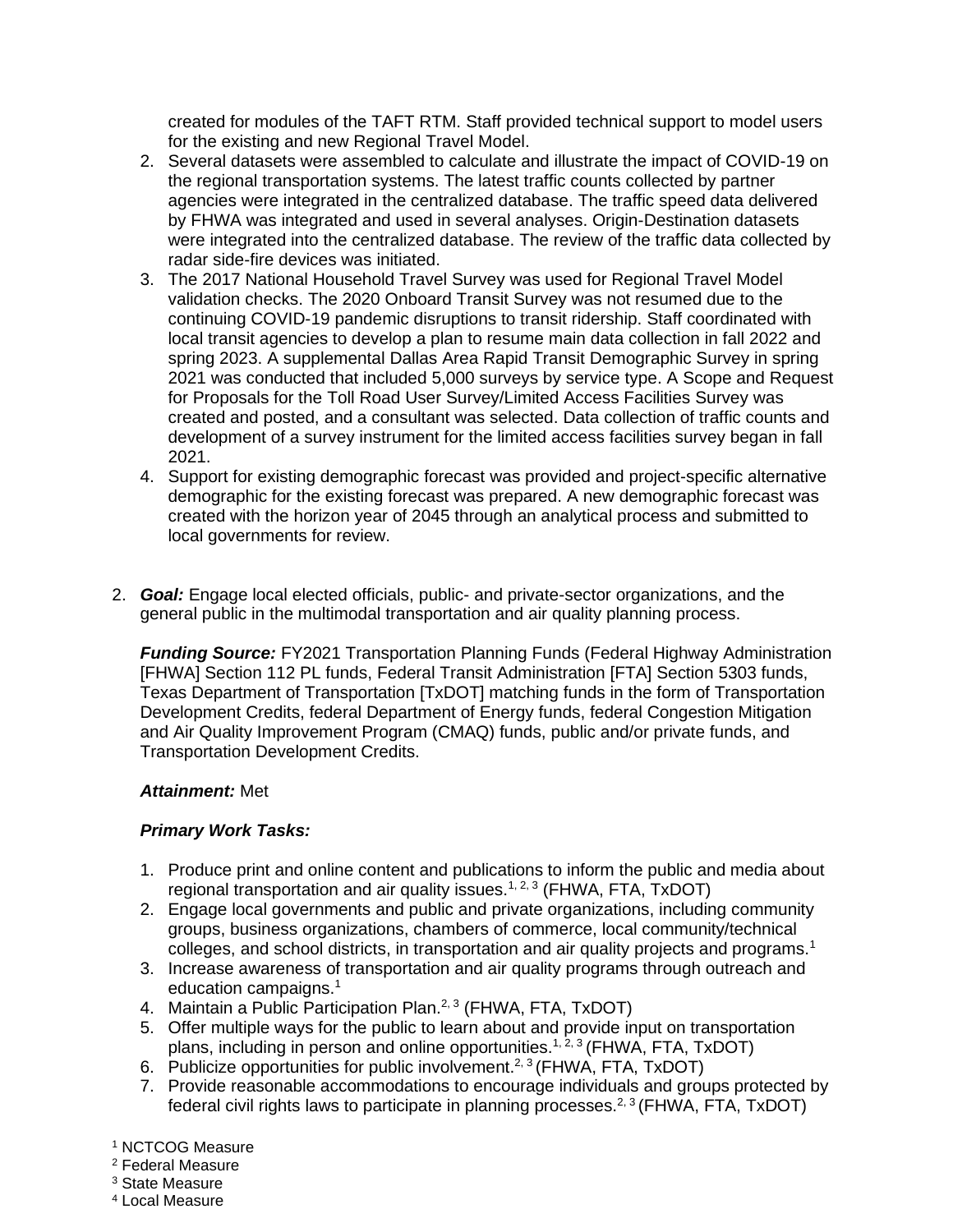## *Principal Performance Measures:*

- 1. Publish or contribute to monthly and semiannual newsletters and provide content to other publications, including those developed by the agency. Publish technical reports and other topic-specific publications, as needed. Compile data and information from both internal staff and external agencies to create the content for an annual state-of-theregion report. Maintain and update the website and social media resources regularly to ensure current information is being presented. Provide timely responses to media inquiries and distribute press releases as needed.
- 2. Coordinate with regional partners on transportation and air quality projects and programs; plan for, host, and attend meetings. Provide educational resources to partners. Select and participate in transportation and air quality-related virtual or inperson outreach events and educate the public about various transportation and air quality campaigns.
- 3. Implement transportation and air quality education campaigns. Monitor campaign web traffic, electronic email list of users, and surveys to quantify effectiveness of educational campaigns. Provide graphic, audio/visual, educational, social media messages, and informational services for local governments, as well as NCTCOG's Transportation Department, on transportation and air quality-related programs/campaigns.
- 4. Update the Public Participation Plan, as necessary, to ensure that it is current with federal guidelines, paying particular attention to environmental justice elements.
- 5. Hold public meetings, partner to jointly host meetings with other organizations, or offer online opportunities on relevant transportation topics to inform the public and seek input on the decision-making process.
- 6. Maintain current contact information for individuals, transportation partners, elected officials, businesses, chambers of commerce, and others to whom public meeting notices and notices for online participation opportunities are sent by mail or email. Publicize opportunities for public involvement in newspapers, including minority and Spanish-language newspapers.
- 7. Select locations for public meetings based on physical accessibility and proximity to public transportation. When possible, provide an online viewing option for public meetings to help ensure resident participation in the decision-making process. Provide translation of materials when appropriate according to the Language Assistance Plan.

## *Results:*

1. Transportation Department staff published monthly and semiannual newsletters, fact sheets, and technical reports with information about regional transportation and air quality issues. These publications were distributed to partners and the public through the mail and online. Staff also contributed to agency publications and provided content to partners. These efforts educated the public about regional programs and projects related to transportation and air quality. This year, the Department's annual state-of-the-region report, Progress North Texas, focused on Transportation For All, using a narrative and performance measures to show how regional planning efforts affect communities. Approximately 7,000 hard copies were mailed to policymakers, elected officials, transportation partners, and other interested parties, including school districts, civic organizations, businesses, and public libraries. Additional copies were shared electronically upon request. An online version was also published in HTML and PDF formats. In addition, staff received and responded to dozens of inquiries from the media, matching reporters to subject-matter experts to assist them with their stories about

<sup>1</sup> NCTCOG Measure

<sup>2</sup> Federal Measure

<sup>3</sup> State Measure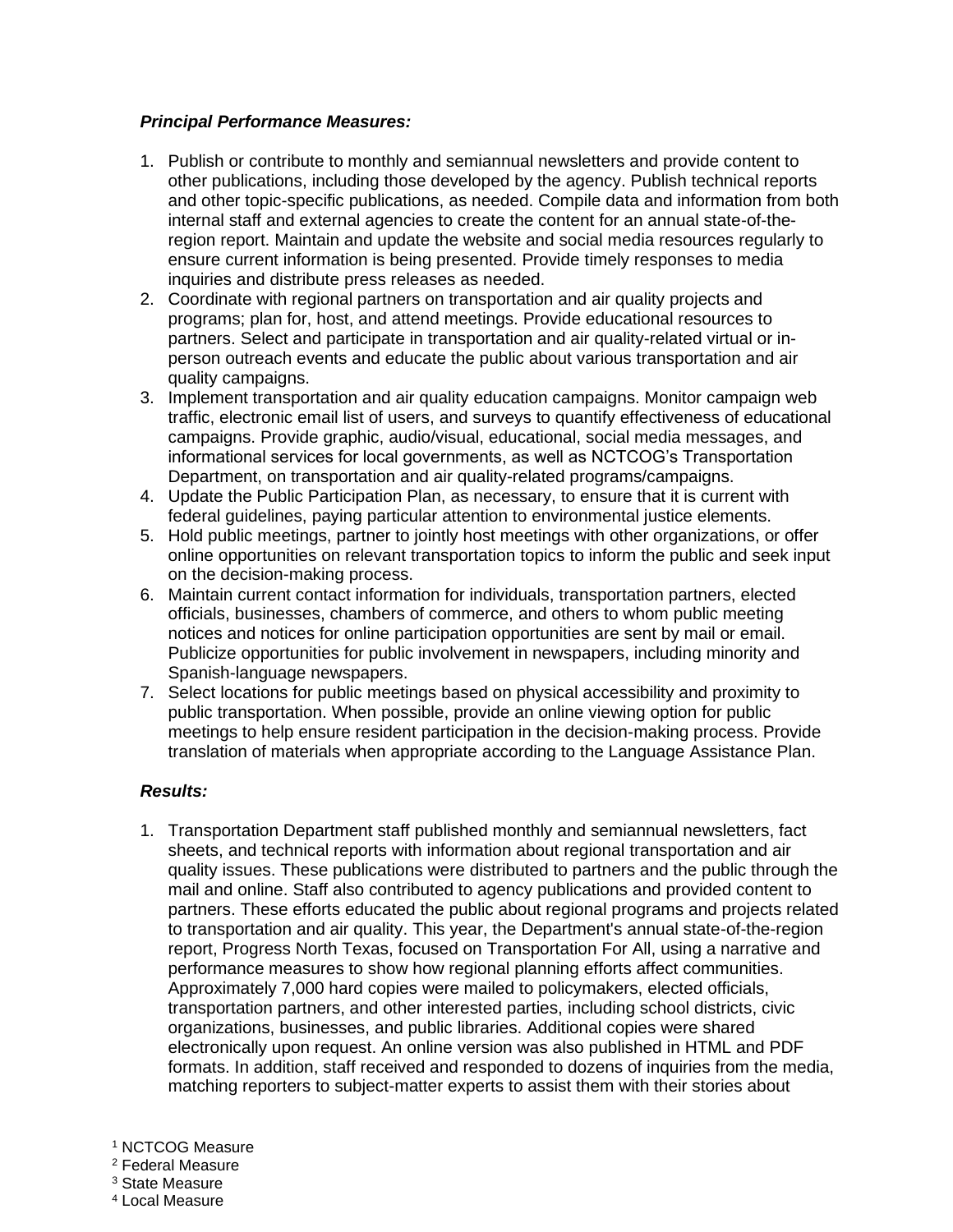transportation and air quality issues. Furthermore, staff wrote and distributed 31 press releases about a variety of projects and programs affecting the lives of residents.

- 2. Due to the COVID-19 pandemic, the Department did not attend in-person community events in FY2021, and many of these events were either canceled or postponed. Department staff participated with partners in four virtual community events across the region to communicate information about multiple regional transportation and air quality programs and issues. As a part of Air North Texas Coalition efforts, staff also continued to develop and maintain relationships with a wide range of regional partners to coordinate the regional air quality awareness campaign, holding six conference calls. Air quality educational materials, such as promotional items and outreach campaign elements, were produced for partners and provided for distribution at one in-person event. Staff also began implementing a Transit Pandemic Recovery Campaign in conjunction with Dallas Area Rapid Transit, Denton County Transit Authority, and Trinity Metro to help increase transit ridership. Campaign tactics and phases were developed, and materials to educate North Texans about transit safety protocols were created for use by the agencies and local partners. Additionally, NCTCOG procured paid education campaign spokespersons from local radio stations to promote transit through a social media and radio spot campaign. NCTCOG and the three transit agencies met twice a month to manage the campaign's implementation.
- 3. For the Air North Texas campaign, staff used paid education and social media, and coordinated with partners to increase air quality awareness. Clean Air Corner, the Air North Texas blog, was distributed monthly to more than 5,000 subscribers. Staff also maintained contact with other State, federal, and local air quality partners to collaborate on consistent messaging and themes. Ozone alerts issued by the Texas Commission on Environmental Quality were monitored to ensure local Ozone Action Day Alert messages were disseminated to interested parties. Twenty-eight Ozone Action Day Alerts were distributed to subscribers. Air North Texas website traffic was monitored; the website recorded more than 21,000 users and 26,000 sessions for the fiscal year. On August 4, Air North Texas celebrated the 12th annual Clean Air Action Day, which staff implemented with regional partners. For Clean Air Action Day, educational materials and promotional ideas were provided to 35 Air North Texas partners, including cities, counties, and transportation agencies. More than 1,100 North Texans made commitments to participate in Clean Air Action Day as a result. Communication services continued for other Department air quality-related programs and campaigns such as the Try Parking It commuter tracking program, GoCarma, and bicycle/pedestrian education. Some materials developed include graphics, outreach campaign materials, original video series, and educational items. Since staff and related partners worked from home through FY2021, meetings still primarily took place virtually, so staff uploaded these meetings to online platforms and the Department's YouTube Channel for public viewing.
- 4. NCTCOG maintained a Public Participation Plan that was most recently updated in 2020. The plan incorporates a Language Assistance Plan, environmental justice elements, and Title VI considerations. Staff monitored federal legislation and guidance to ensure the Public Participation Plan complied with regulations. Significant work researching and evaluating how to enhance outreach and communication was accomplished and will contribute to ongoing efforts to educate and involve North Texans in transportation planning.
- 5. Due to the COVID-19 pandemic, provisions of the Texas Open Meetings Act were suspended by the Governor on March 16, 2020. Consequently, staff held 10 online public input opportunities, in accordance with procedures in the Public Participation Plan, to educate the public on current and future Metropolitan Planning Organization activities and to seek input.
- <sup>1</sup> NCTCOG Measure
- <sup>2</sup> Federal Measure
- <sup>3</sup> State Measure
- <sup>4</sup> Local Measure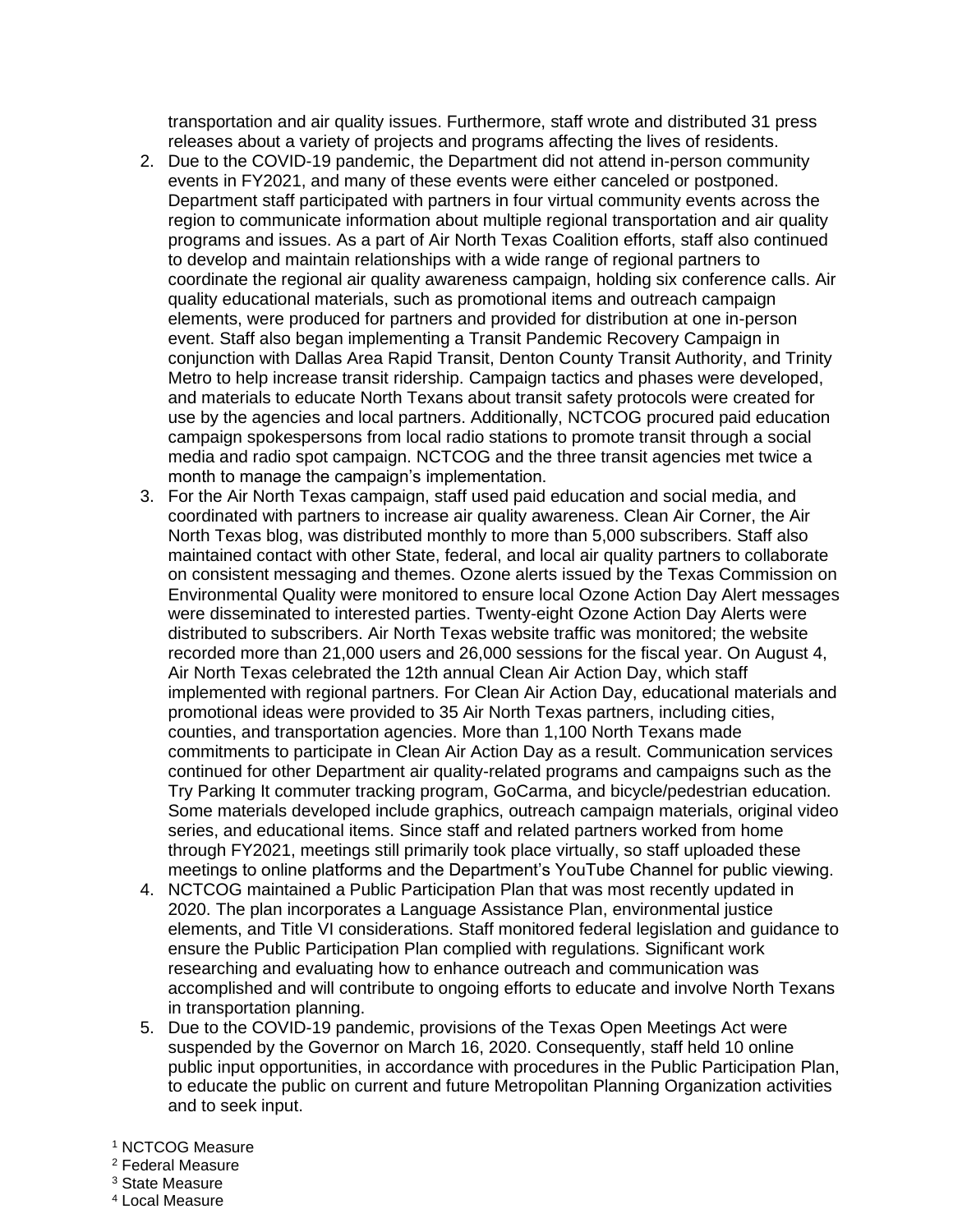- 6. Meeting notifications and other outreach materials were sent through the Department's public outreach database of interested parties. At the end of the fiscal year, the database contained about 15,000 people. Notices were published in area newspapers, including minority publications, and translated notices were placed in Spanish newspapers and a Vietnamese newspaper. Online and social media advertising complemented print notices. More than 140 libraries in the Metropolitan Planning Area received public meeting flyers to make available to patrons. Additionally, public meeting flyers were provided to municipal offices.
- 7. Due to the COVID-19 pandemic, public meetings were not held in FY2021. In accordance with the Public Participation Plan, some online public input opportunities included a recorded video presentation; these were posted at www.nctcog.org/video as part of the Department's standard procedures for public review and comment. As an accessibility measure for individuals without a connection to the internet, print copies of presentation materials were made available upon request. The need and resources available for translation of materials were monitored. Each public input opportunity notice included information in English and Spanish about how to request language assistance. Also, the Department continued its efforts to translate major plans, reports, and other informational pieces into Spanish.
- 3. *Goal:* Reduce congestion on the roadway system and improve reliability.

*Funding Source:* FY2021 Transportation Planning Funds (Federal Highway Administration [FHWA] Section 112 PL funds, Federal Transit Administration [FTA] Section 5303 funds, and Texas Department of Transportation [TxDOT] matching funds in the form of Transportation Development Credits), federal Congestion Mitigation and Air Quality Improvement Program (CMAQ) funds, federal Surface Transportation Block Grant Program (STBG) funds, Texas Department of Transportation (TxDOT) funds, Regional Transportation Council (RTC) Local funds, and Transportation Development Credits.

## *Attainment:* Met

## *Primary Work Tasks:*

- 1. Complete update of the Congestion Management Process (CMP) for the Dallas-Fort Worth Metropolitan Area.<sup>2,3</sup> (FHWA, FTA, TxDOT)
- 2. Monitor the integration of CMP in the Metropolitan Transportation Plan (MTP) and the Transportation Improvement Program (TIP) and improve related processes and documentation. 2,3 (FHWA, FTA, TxDOT)
- 3. Monitor, implement, and promote Travel Demand Management (TDM) strategies outlined in the CMP and MTP. Coordinate TDM activities within the region and implement TDM projects. 2,3 (FHWA, FTA, TxDOT)
- 4. Monitor, implement, and promote Transportation System Management and Operations (TSMO) strategies outlined in the CMP and MTP. Coordinate TSMO activities within the region and implement TSMO projects. <sup>2,3</sup> (FHWA, FTA, TxDOT)

<sup>1</sup> NCTCOG Measure

<sup>2</sup> Federal Measure

<sup>3</sup> State Measure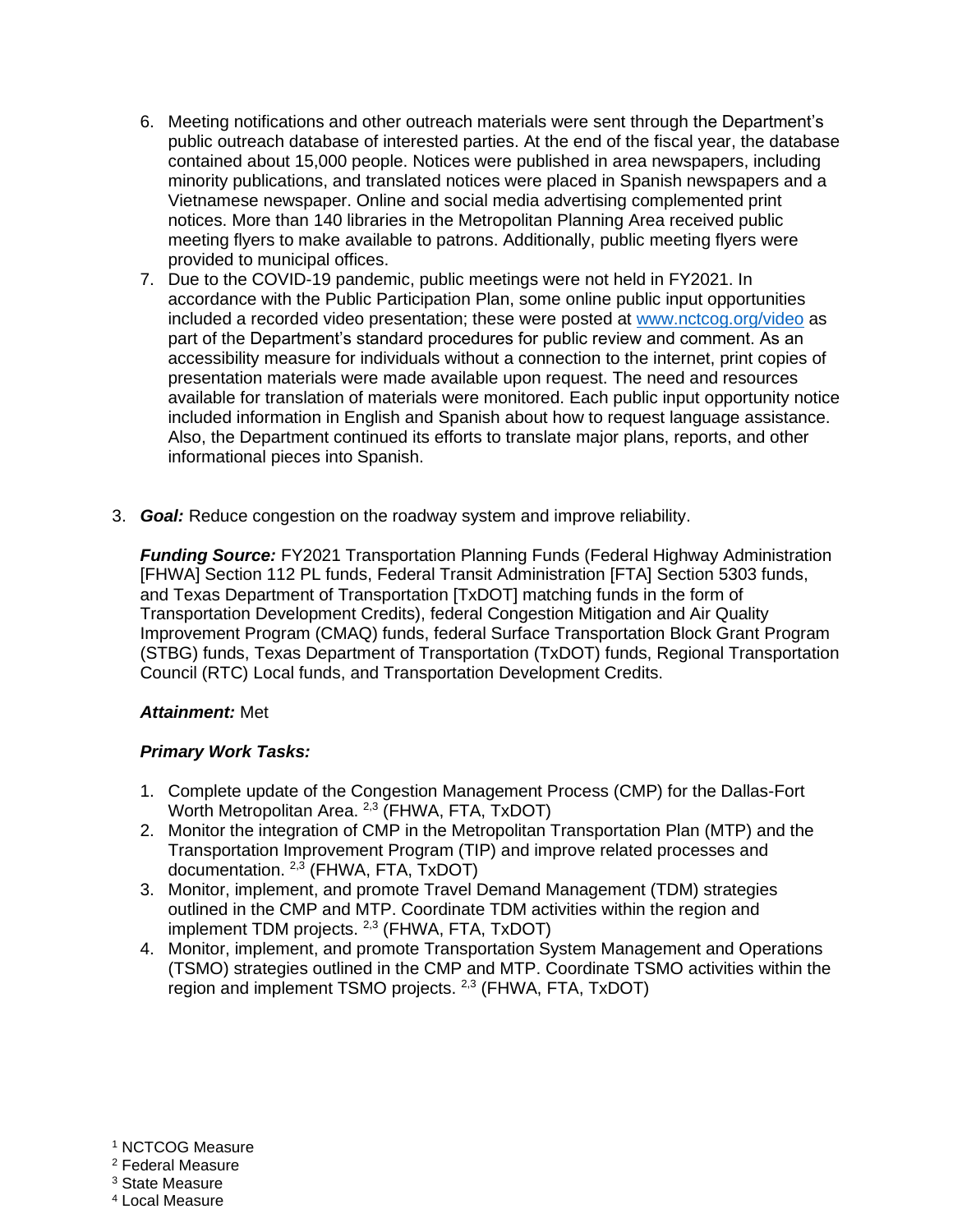### *Principal Performance Measures:*

- 1. Complete update of the CMP document. Track, evaluate, and respond to CMP Project Implementation documents submitted for projects that add roadway capacity. Perform planning analysis for added-capacity roadway projects.
- 2. Continue to monitor new project requests and project modification requests that add capacity for MTP conformity. Hold new project and project modification requests for added capacity in the TIP until congestion mitigation strategies are included in the TIP or other funding program. Track and monitor projects in the TIP. Complete process update of CMP compliance activities as part of CMP Update effort.
- 3. Continue to manage and oversee the Regional Trip Reduction Program, the Try Parking It Program, vanpool reimbursement on managed lane activities, and HOV Rewards Program. Promote TDM strategies and participate in employer and community outreach activities. Monitor and track TDM-related performance measures.
- 4. Support and assist regional partners to plan and implement strategies, promote cooperation, participate in committee meetings, and support and develop existing and new TSMO projects in the region. Provide project oversight and management for the Regional Traffic Signal Program and Minor Improvement Program.

- 1. An update to the Congestion Management Process was completed. Roadway capacity projects were tracked and evaluated based on the CMP Project Implementation form, including single-occupant vehicle justification.
- 2. All projects being entered into the TIP through the modification process were evaluated for added capacity and confirmed through communication with TIP staff. CMP compliance forms were completed for all capacity projects added to the TIP. The compliance form will be updated to improve the modification process and documentation.
- 3. Staff continued to manage and implement the Regional Trip Reduction Program, including oversight of the Try Parking It website/application, the Vanpool Managed Lane Toll Reimbursement Program, and GoCarma HOV Reward Program. Staff initiated and finalized the development of the Regional Single-Occupancy Vehicle (SOV) Trip Reduction Target Resolution which established an annual target of a 20 percent reduction for SOV trips during peak periods. Staff continued to update and maintain the regional Park-and-Ride facility inventory listing. Due to COVID-19 related restrictions/recommendations, staff participated in modified outreach activities such as video presentations and virtual outreach events to promote TDM strategies to regional employers and the general public. Staff continued activities related to the redesign and update of the Regional Trip Reduction Employer Guide. Regional TDM-related program performance measures continued to be collected/tracked/maintained and reported/published in the annual Regional TDM Performance Report.
- 4. Support and assistance were provided to regional partners in the planning and implementation of strategies for existing TSMO projects and development of new TSMO projects in the region. General contract management and project oversight of the Regional Traffic Signal Program was provided, including invoice approval, hosting monthly status meetings with consultants and TxDOT staff, and participation in committee meetings. Staff also facilitated interlocal agreements and coordinated implementation of the Minor Intersection Improvement Program with participating agencies. General contract management and project oversight of the regional 511DFW
- <sup>1</sup> NCTCOG Measure
- <sup>2</sup> Federal Measure
- <sup>3</sup> State Measure
- <sup>4</sup> Local Measure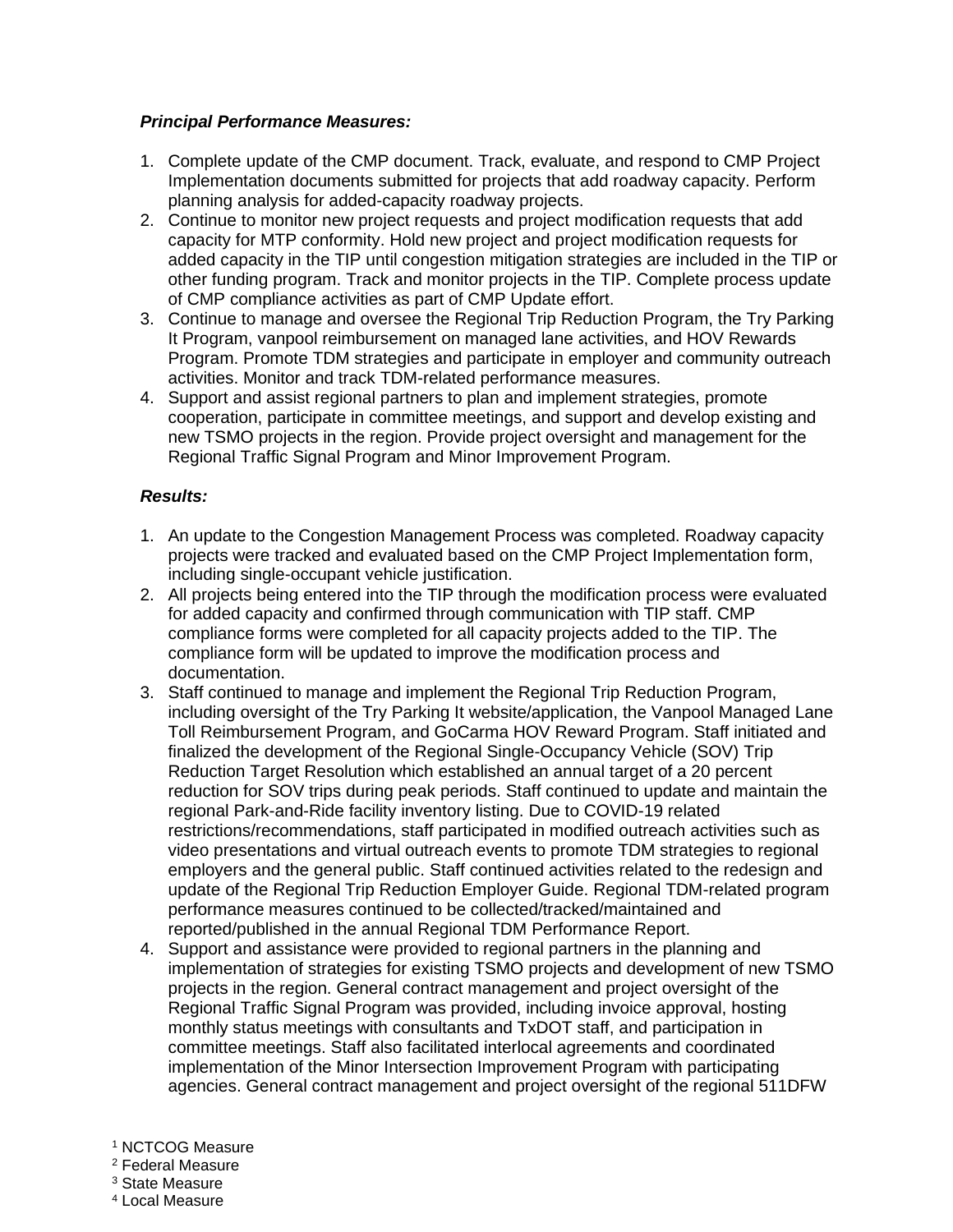Traveler Information System, including invoice approval and hosting status meetings twice a month. The Regional ITS Architecture was updated.

4. *Goal:* Enhance the safety and security of the transportation system.

*Funding Source:* FY2021 Transportation Planning Funds (Federal Highway Administration [FHWA] Section 112 PL funds, Federal Transit Administration [FTA] Section 5303 funds, and Texas Department of Transportation [TxDOT] matching funds in the form of Transportation Development Credits), federal Surface Transportation Block Grant Program (STBG) funds, federal Congestion Mitigation and Air Quality Improvement Program (CMAQ) funds, Regional Transportation Council (RTC) Local funds, other local funds, and Transportation Development Credits.

## *Attainment:* Met

## *Primary Work Tasks:*

- 1. Coordinate and oversee committee meetings, educational events, and activities.<sup>1,2,3</sup> (FHWA, FTA, TxDOT)
- 2. Enhance the Regional Safety Information System; collect and analyze regional crash, fatality, and hazardous materials data.<sup>1, 2, 3</sup> (FHWA, FTA, TxDOT)
- 3. Manage the regional Traffic Incident Management Training Program.  $1,2$  (FHWA)
- 4. Coordinate and support the Mobility Assistance Patrol Program (MAPP) and Commercial Vehicle Enforcement (CVE) programs and projects.  $1, 2$  (FHWA)
- 5. Participate in projects/activities that will reduce traffic incident clearance times and reduce crash injuries and fatalities within the region.<sup>1</sup>
- 6. Provide transportation security planning services to agency and regional partners.<sup>2,3</sup> (FHWA, FTA, TxDOT)

# *Principal Performance Measures:*

- 1. Coordinate and oversee the activities of the Regional Safety Advisory Committee, holding four meetings per year. Identify, coordinate, and host safety and/or securityrelated events, training and/or groups, as needed. Participate in PWERT (Public Works Emergency Response Team) committee meetings and assist with Continuity of Operations Plan, as requested.
- 2. Coordinate with TxDOT related to the State Crash Records Information System (CRIS) and procure Web-based mapping software application(s) to house the Regional Safety Information System data. Request, analyze, and maintain regional safety data, including crash data from TxDOT's Crash Records Information System, fatality data from the National Highway Traffic Safety Administration (NHTSA) Fatality Analysis Reporting System (FARS), hazardous material spill data from the National Response Center, and other data sources as made available. Conduct crash data analyses for staff, member agencies, and the public as requested. Monitor and participate in activities related to TxDOT Safety Performance target setting as it relates to MPO coordination; and set targets, monitor, and report on FHWA Safety Performance Measures.
- 3. Offer TIM First Responder and Manager training classes and Executive Level training courses**.** Review monthly invoices and performance reports, maintain course material as needed, and implement instructor recruitment strategies. Implement and/or oversee
- <sup>1</sup> NCTCOG Measure
- <sup>2</sup> Federal Measure
- <sup>3</sup> State Measure
- <sup>4</sup> Local Measure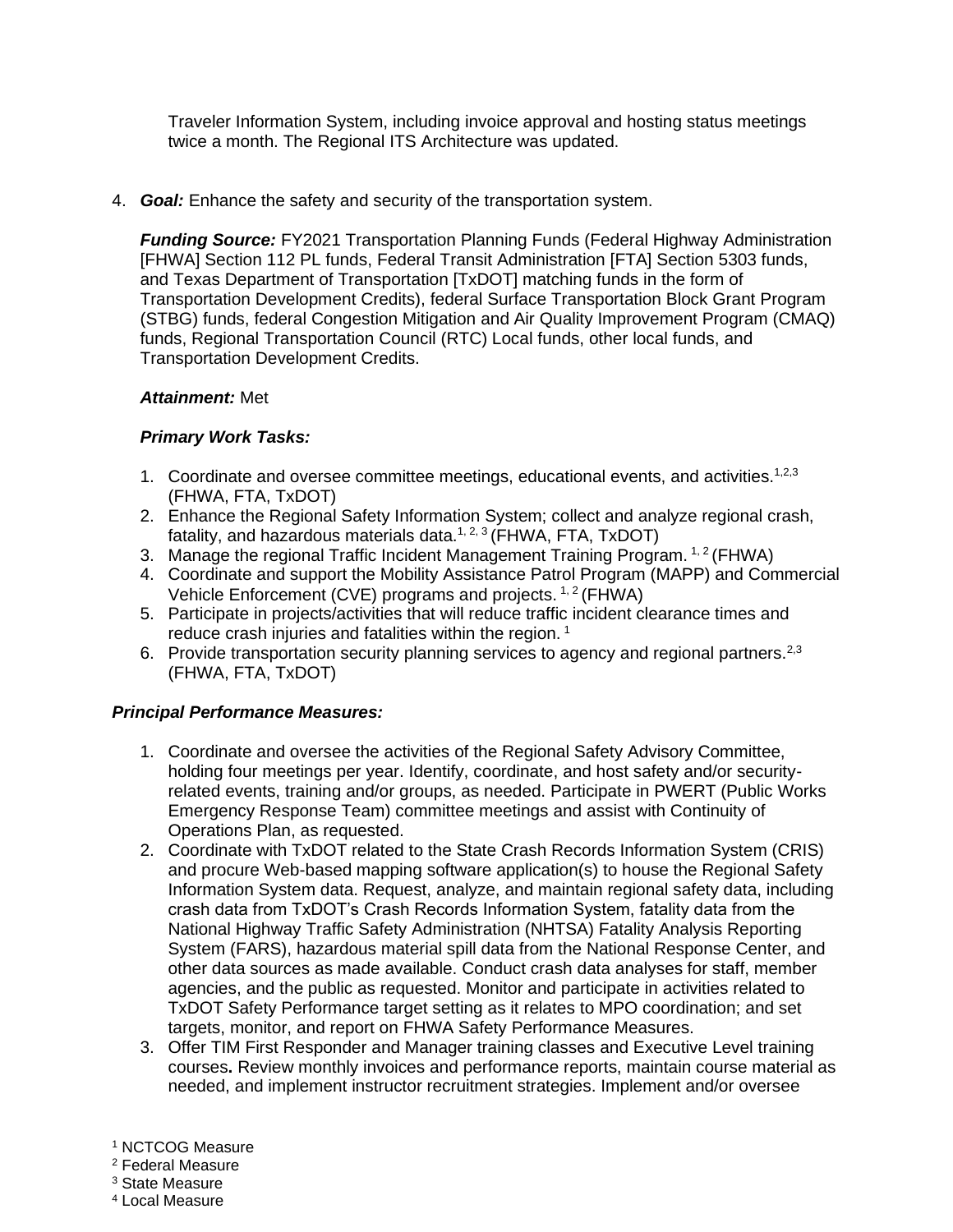activities related to the 2020 Incident Management Equipment Purchase Call for Project was also provided.

- 4. Track MAPP Program performance and monitor program budgets for the Dallas and Tarrant County patrols. Evaluate and monitor patrol routes, route coverage, hours of operation, and efficiency of each of the programs using performance measures. Continue coordination efforts with regional CVE Working Group agencies to initiate additional projects/programs that improve commercial vehicle safety. Complete the CVE Equipment and Training Program which provides portable scales to North Texas CVE departments. Host commercial motor vehicle violations training for prosecutors and judges.
- 5. Continue efforts to promote and track regional incident management performance measures, monitor intersection improvements of locations included in the Regional Intersection Safety Implementation Plan (ISIP) and the Texas ISIP, monitor activities for the Wrong-Way Driving (WWD) Mitigation project, monitor performance of the Safety Patrol/Incident Management project, and continue development of a regional safety education campaign and website.
- 6. Provide data and refine methodologies for Critical Infrastructure/Key Resources (CIKR). Develop transportation infrastructure nominations for inclusion in the CIKR database.

- 1. Staff hosted four virtual Regional Safety Advisory Committee meetings. No additional safety or security-related events, training, or group meetings were necessary. Staff attended meetings of the North Central Texas Public Works Emergency Response Team; however, no Continuity of Operations Plan assistance was requested or provided.
- 2. Staff continued to request, process, and analyze TxDOT's Crash Records Information System data to investigate crash trends and identify methods and countermeasures to reduce crashes within the metroplex. CRIS data, along with Fatality Analysis Reporting System (FARS) data, was utilized to monitor progress towards meeting federally mandated safety performance targets. 2021 FHWA Safety Performance Targets for the region was established and progress on 2018 safety targets was reported. Crash data requests for NCTCOG staff and member agencies was completed, as needed. Hazardous materials data from the National Response Center was collected for incidents that occurred on limited access facilities. Staff also developed and published the annual Regional Safety Performance Report, along with a Crash Fact quick reference sheet for the North Central Texas region.
- 3. Staff hosted five Traffic Incident Management (TIM) First Responder and Manager training classes and two Executive Level training courses. Staff coordinated with Training and Development Institute (TDI) staff and TIM Instructors on the development and update of an in-person training safety protocol, to continue hosting the TIM training classes safely in person, considering COVID-19 restriction changes. Staff reviewed and processed monthly invoices, monitored, and tracked course performance statistics, maintained the First Responder and Manager's Course material, and continued instructor recruitment efforts. The 2020 TIM Self-Assessment (SA), in partnership with the Federal Highway Administration (FHWA), was conducted to evaluate regional performance relating to traffic incident management. Staff continued to coordinate with regional partners, assist with agreement amendments, and processed invoices for the awardees of the 2020 Incident Management Equipment Purchase Call for Projects. Staff also developed and released the 2021 Incident Management Freeway Blocking Equipment Call for Projects for \$1 million, available to assist partner agencies with
- <sup>1</sup> NCTCOG Measure
- <sup>2</sup> Federal Measure
- <sup>3</sup> State Measure
- <sup>4</sup> Local Measure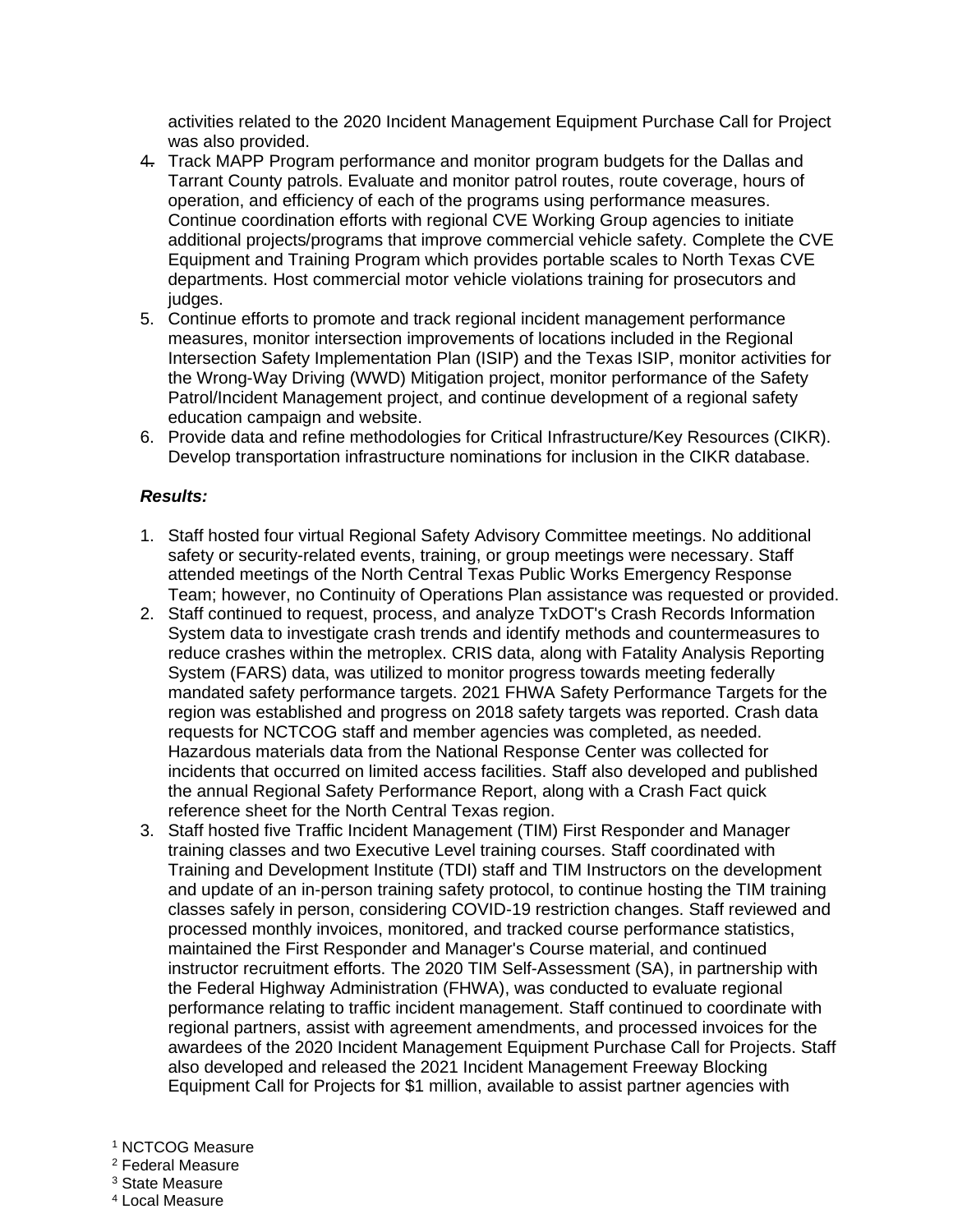purchasing freeway blocking equipment used to provide protection to first responders while responding to traffic crashes.

- 4. Staff tracked and assessed Mobility Assistance Patrol Program performance measures and operations changes for both Dallas County and Tarrant County Sheriffs' patrols and coordinated with the North Texas Tollway Authority and the private operators on the LBJ and North Tarrant Express managed lanes. The process of re-evaluating Dallas and Tarrant County operations continued and possible route expansions and late-night coverage options to each county and TxDOT personnel was discussed. Twenty-six sets of portable weighing scales were issued to 15 North Texas commercial vehicle enforcement departments as part of the Commercial Vehicle Enforcement Equipment and Training Program. Staff hosted two commercial motor vehicle violations training for prosecutors and judges.
- 5. low-cost systemic intersection safety improvements related to Wrong-Way Driving Mitigation countermeasures in the Dallas and Fort Worth TxDOT districts was tracked. Staff continued to monitor WWD warning technologies. Work continued on a before-andafter analysis of intersections identified by the ISIP. Staff finalized the design of the newly created safety campaign website for Drive Aware North Texas, the regional driver safety outreach campaign, to positively influence negative driver behaviors; and developed/initiated demographics-focused marketing and education outreach activities focused on reducing speeding.
- 6. Technical transportation data needed to support transportation security and emergency preparedness planning efforts was provided. Staff implemented Mobility 2045 Policy Bundles outlining policies related to transportation security and developed Policy Bundle updates. Staff supported transportation infrastructure nominations for evaluation of the Critical Infrastructure/Key Resources database.
- 5. *Goal:* Support access to and expansion of general aviation facilities and assist in the safe integration and use of unmanned aircraft systems (UAS) in the region.

*Funding Source:* FY2021 Transportation Planning Funds (Federal Highway Administration [FHWA] Section 112 PL funds, Federal Transit Administration [FTA] Section 5303 funds, and Texas Department of Transportation [TxDOT] matching funds in the form of Transportation Development Credits), Regional Transportation Council (RTC) Local funds, and other local funds.

## *Attainment:* Met

## *Primary Work Tasks:*

- 1. Support the Air Transportation Advisory Committee (ATAC).<sup>1,2</sup> (FHWA, FTA, TxDOT)
- 2. Support data collection to assess the impact of aviation activity on transportation planning and surface access to aviation facilities.<sup>1,2,3</sup> (FHWA, FTA, TxDOT)
- 3. Assess the viability of the current North Central Texas General Aviation and Heliport System Plan.<sup>1</sup>
- 4. Collaborate with regional educators, industry partners, and governments to seek and provide innovative ways to sustain regional aviation education and workforce programs.<sup>1</sup>
- 5. Support the Unmanned Aircraft Systems (UAS) Safety and Integration Task Force and working groups. Assist in the safe and efficient integration of UAS into the region's existing transportation system.

<sup>1</sup> NCTCOG Measure

<sup>2</sup> Federal Measure

<sup>3</sup> State Measure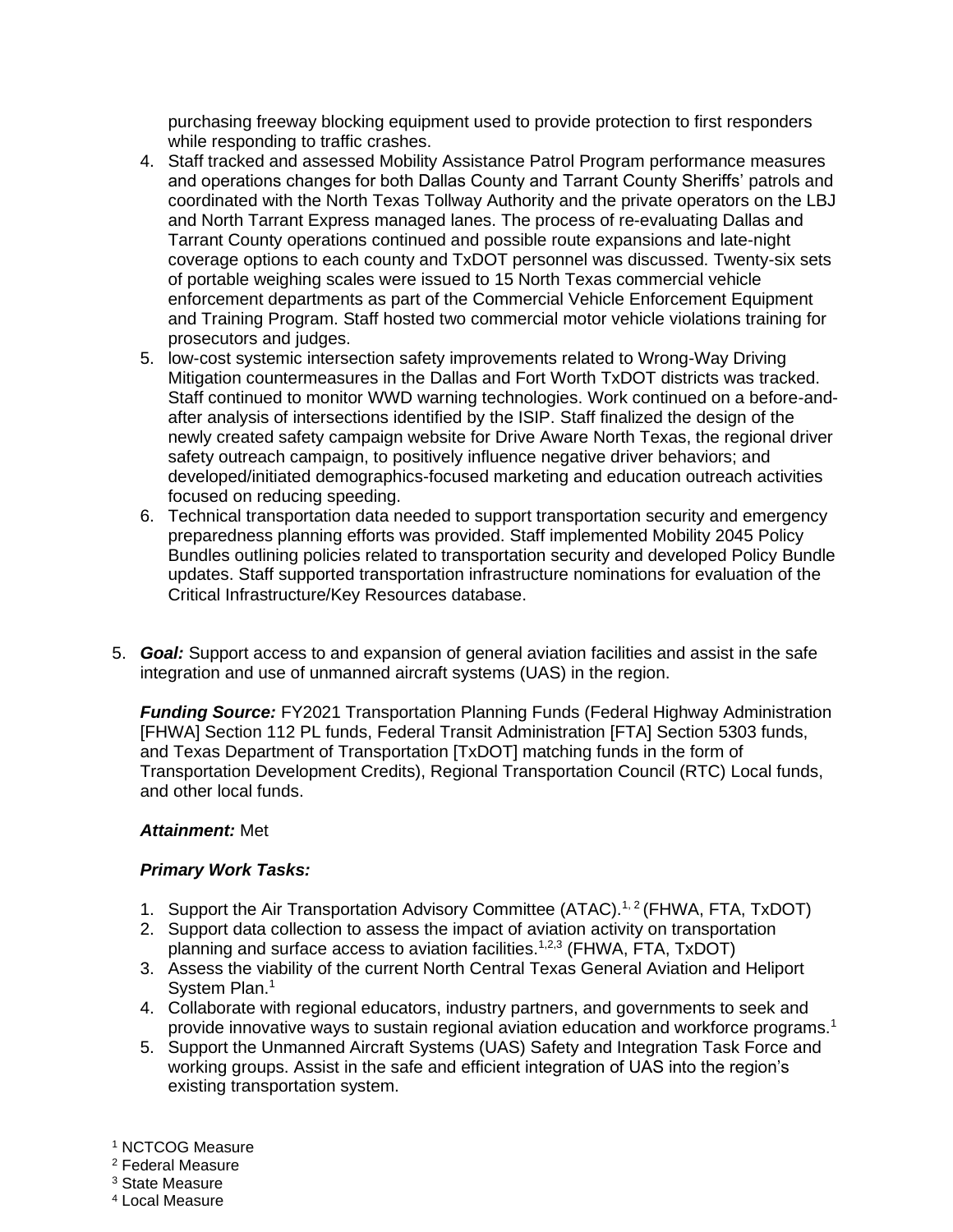## *Principal Performance Measures:*

- 1. Host four ATAC meetings to include briefings for elected officials at the local, State, and federal levels and provide status reports on ATAC activities to other NCTCOG committees. Monitor and track aviation funding provided to the region. Foster more communication and collaboration amongst ATAC members.
- 2. Update travel-time contours to regional aviation facilities as needed. Monitor the aviation chapter in the Metropolitan Transportation Plan, Mobility 2045, related to implementation of programs and policies.
- 3. Review and initiate an update to the North Central Texas General Aviation and Heliport System Plan for accuracy.
- 4. Participate on committees to share data and resources with stakeholders and support curriculum development to assist and facilitate aviation programs. Maintain, enhance, and promote NCTaviationcareers.com at aviation education outreach events.
- 5. Host at least six UAS Safety and Integration Task Force and working group meetings for local, State, and federal partners, as well as industry experts, universities, and other organizations. Coordinate the UAS Task Force to monitor, inventory, and share efforts to implement UAS initiatives within the region. Host at least four Know Before You Fly workshops for the public and interested individuals.

## *Results:*

- 1. Staff hosted four ATAC meetings to include briefings for elected officials at the local, State, and federal levels and provided status reports on ATAC activities to other NCTCOG committees. Staff monitored and tracked aviation funding provided to the region by inventorying Texas Transportation Commission funding and reporting back to ATAC. More communication and collaboration amongst ATAC members was fostered by encouraging general aviation airport representatives to provide committee presentations and scheduling staff briefings on UAS Task Force activities.
- 2. Regional aviation goals and strategies outlined in the Metropolitan Transportation Plan, Mobility 2045, were monitored. Staff reviewed and scored the aviation section of the Mobility 2045 Policy Bundle applications that were submitted by local governments, transit agencies, and independent school districts. Staff was not required to update travel-time contours to regional aviation facilities in FY2021.
- 3. In FY2021, staff continued to review and initiate an update to the North Central Texas General Aviation and Heliport System Plan for accuracy. An application for funding of a new system plan will be pursued with the Federal Aviation Administration.
- 4. Staff participation on the Dallas-Fort Worth Regional Aerospace Consortium continued. The Consortium monitors aerospace and aviation workforce data. A new survey of aviation education initiatives was administered to assess the current state of aviationrelated programs in the region. Work with career and technology education programs continued within area independent school districts to promote aviation education. Participation in these programs was provided through presentations, speaking engagements, and other outreach events, as well as membership on various committees. Staff participated on the Tarrant County Community College Advisory Committee, Game of Drones Planning Committee, Bell Aerial Robotics Advisory Committee, Fort Worth Drone Advisory Committee, NCTX Aerial Robotics Leadership Committee, Fort Worth ISD UAS Workforce Steering Group, Irving ISD Aviation Advisory Board, Crowley ISD CTE Advisory Board, and the Midlothian ISD Advisory Board.
- 5. Nine Unmanned Aircraft Systems Safety and Integration Task Force meetings were completed. Staff also organized four UAS working groups focused on issues and

#### <sup>1</sup> NCTCOG Measure

- <sup>2</sup> Federal Measure
- <sup>3</sup> State Measure
- <sup>4</sup> Local Measure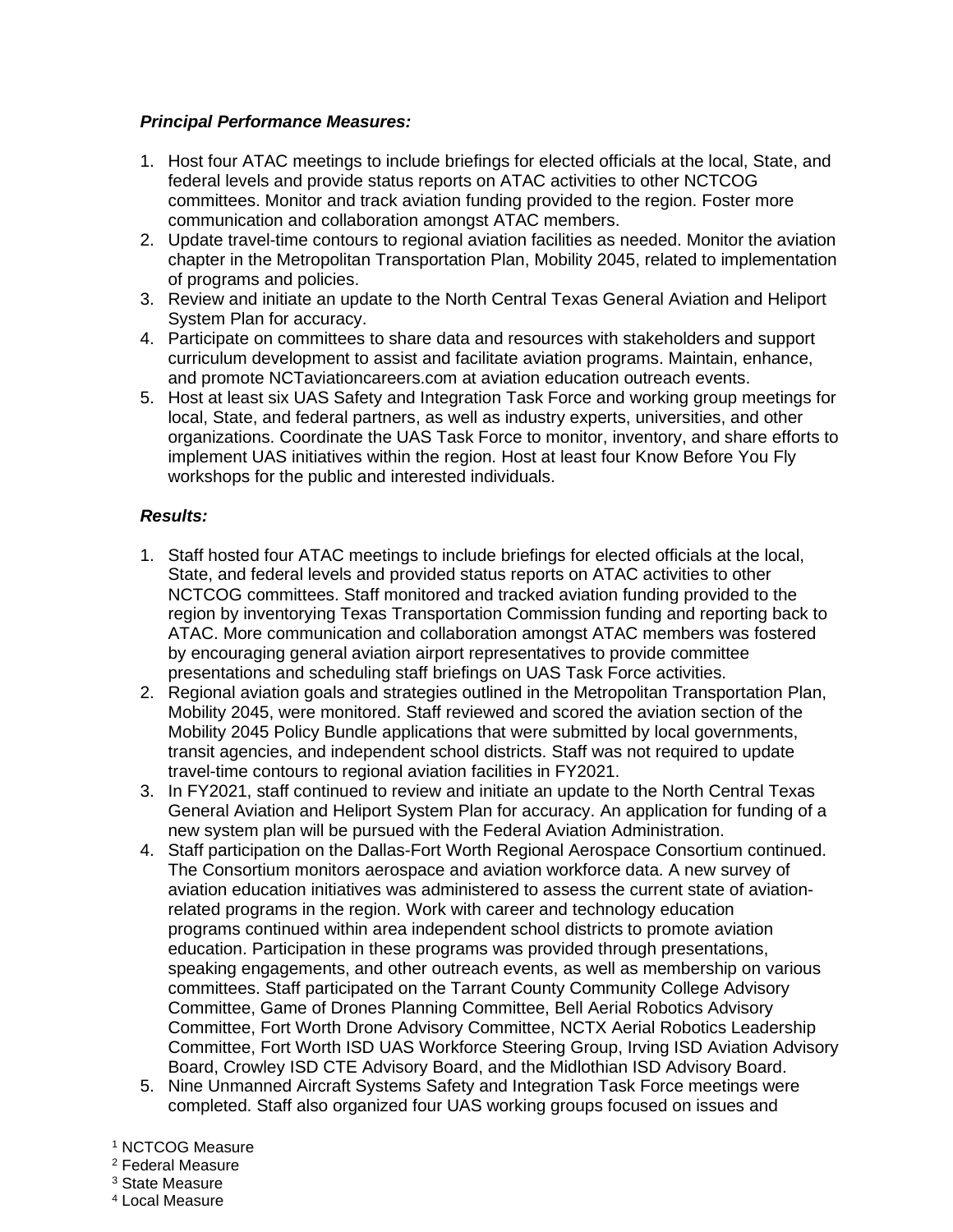opportunities associated with legislation, education, integration, and training as it continued to monitor, inventory, and share efforts to implement UAS initiatives within the region.

6. *Goal:* Develop and implement the Transportation Improvement Program, and support and facilitate the funding and implementation of transportation projects in the Dallas-Fort Worth Metropolitan Area.

*Funding Source: FY2021 Transportation Planning funds (Federal Highway Administration***)** [FHWA] Section 112 PL funds, Federal Transit Administration [FTA] Section 5303 funds, and Texas Department of Transportation [TxDOT] matching funds in the form of Transportation Development Credits [TDCs]), federal Surface Transportation Block Grant Program (STBG) funds, Regional Toll Revenue (RTR) funds, and Transportation Development Credits.

### *Attainment:* Met

### *Primary Work Tasks:*

- 1. Begin development of the 2023-2026 Transportation Improvement Program (TIP).<sup>2,3</sup> (FHWA, FTA, TxDOT)
- 2. Modify the 2021-2024 TIP each quarter, in line with TxDOT's quarterly Statewide Transportation Improvement Program (STIP) modification cycle.2,3 (FHWA, FTA, TxDOT)
- 3. Maintain updated information system to track TIP projects and continue development of new project tracking system.<sup>1</sup>
- 4. Monitor the status of RTR-funded projects and manage RTR funds.<sup>1</sup>

## *Principal Performance Measures:*

- 1. Conduct meetings with project sponsors and TxDOT districts to gather updates on projects needed for development of the 2023-2026 TIP/STIP.
- 2. Refine projects in the 2021-2024 TIP/STIP through coordination with cities, counties, and transportation agencies throughout the region. Project modifications will be submitted to TxDOT for inclusion in quarterly STIP revision cycles, as appropriate.
- 3. Finalize enhancements in Invoicing module. Initiate development and testing of the TIP Development module. Continue the development of the new public web mapping site in a more robust ArcGIS Online.
- 4. Track the implementation of RTR-funded projects by reviewing RTR-funded TIP modifications, coordinating with local government entities and TxDOT, monitoring fund balances to ensure financial constraint, processing closeouts as needed, and submitting Texas Transportation Commission (TTC) minute order change requests after each quarterly TIP modification cycle.

#### *Results:*

1. Work began on the 2023-2026 Transportation Improvement Program (TIP), which included gathering project data for more than 900 transportation projects being implemented by 67 project sponsors.

<sup>1</sup> NCTCOG Measure

<sup>2</sup> Federal Measure

<sup>3</sup> State Measure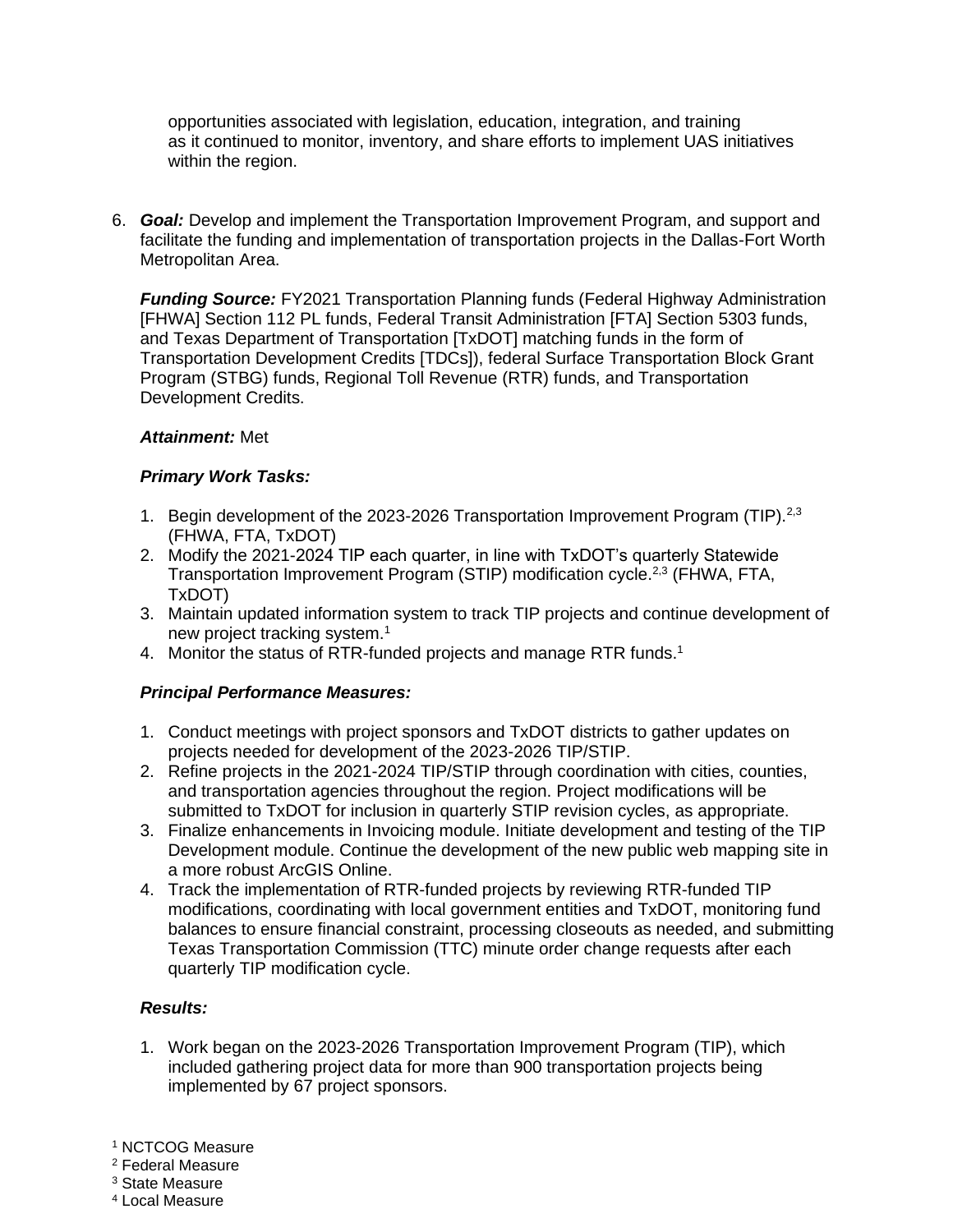- 2. Four hundred fifteen modifications to the TIP were completed, including 278 which required Federal Highway Administration or Federal Transit Administration approval.
- 3. Staff tested, verified, and deployed an updated Invoicing module to accommodate the display of closed-out projects, ensured all phases of a project with an advance of RTR funds appeared on the invoice, allowed invoices to be submitted with overlapping dates, and ensured running totals worked as intended when an invoice was created or updated. In addition, the team began to document needed improvements, create rules, and add new functionality for the Funding Allocation module. Eighty-three enhancements and improvements were deployed to the Projects, TIP Mod Submission, TIP Mod Editing, Invoicing, and Reports modules.
- 4. RTR-funded projects were reviewed, and four (4) project close-outs were completed. County RTR account balances were analyzed, and adjustments were made to correct account balances as needed. Changes to RTR-funded projects requiring TTC approval were submitted after each TIP modification cycle to be included in the minute order.
- 7. *Goal:* Expedite the advancement and delivery of regional transportation projects resulting from a coordinated, comprehensive, data-driven, and performance-oriented linkage of transportation and environmental planning processes based on equity, stewardship, and sustainability.

*Funding Source:* FY2021 Transportation Planning Funds (Federal Highway Administration [FHWA] Section 112 PL funds, Federal Transit Administration [FTA] Section 5303 funds, and Texas Department of Transportation [TxDOT] matching funds in the form of Transportation Development Credits [TDCs]), federal Surface Transportation Block Grant Program (STBG) funds, Regional Toll Revenue (RTR) funds, and Texas Department of Transportation (TxDOT) funds.

# *Attainment:* Met

# *Primary Work Tasks:*

- 1. Assist the Texas Department of Transportation (TxDOT), North Texas Tollway Authority (NTTA), transit authorities, and other transportation implementing entities through partnership efforts to expedite planning, prioritization, engineering review, environmental evaluation, economic analyses, permitting/approval, programming, construction, and performance monitoring of high-priority freeway, toll road, managed lanes (e.g. tolled, express lanes, truck lanes), thoroughfare, transit, and other multimodal transportation corridor projects.1,2,3,4 (FHWA, FTA, TxDOT, local agencies)
- 2. Encourage and support innovative design and construction methods for the projects that maximize cost-effective lifecycle functionality and include measures to facilitate enhanced integration between transportation and environmental mitigation, asset management, infrastructure resiliency, resource preservation, and context sensitivity.<sup>1</sup> 2,3,4 (FHWA, FTA, TxDOT, local agencies)
- 3. Coordinate with federal, State, and local partners and provide support for Transportation Department staff to maintain compliance and expand applications with appropriate nondiscrimination laws and regulations among plans, programs, and projects in pursuit of transportation equity objectives.<sup>1,2,3</sup> (FHWA, FTA, TxDOT)
- <sup>1</sup> NCTCOG Measure
- <sup>2</sup> Federal Measure

<sup>3</sup> State Measure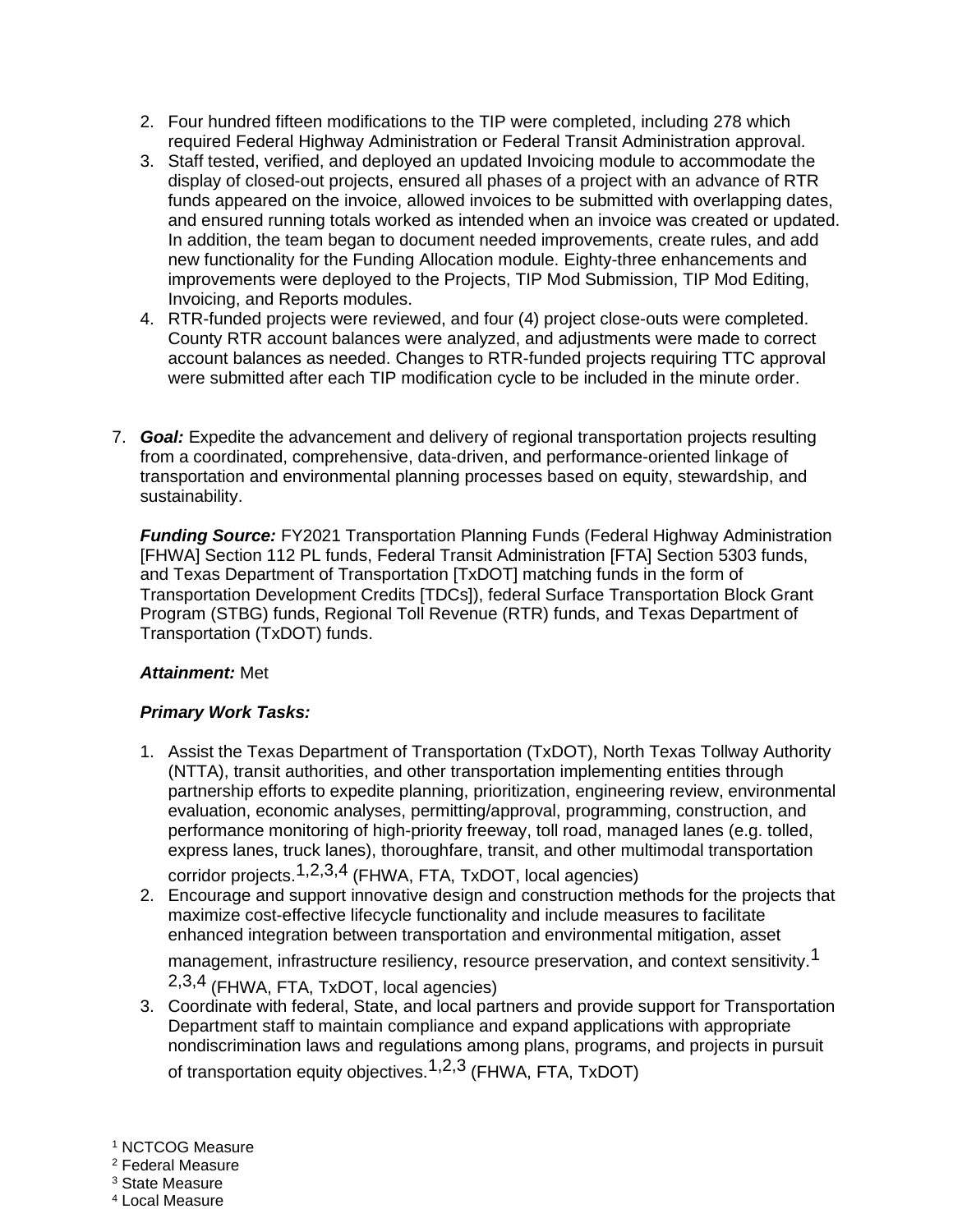4. Continue to develop, implement, review, and refine multifaceted analytical tools, data governance measures, and communication techniques to help inform the transportation planning and investment decision-making processes.<sup>1</sup>  $2,3$  (FHWA, FTA, TxDOT)

## *Principal Performance Measures:*

- 1. Work cooperatively with North Central Texas transportation providers, federal and State resource agencies, and local governments to identify and track the development, delivery, condition, and performance of high-priority projects. Coordinate regularly with all partners to improve relationships, clarify roles and responsibilities, and develop and initiate strategies to reduce project implementation costs and delays for high-priority projects.
- 2. Collaborate frequently with North Central Texas transportation providers, federal and State resource agencies, subject-matter expert (SME) teams, industrial producers, environmental nonprofit groups, and local governments on strategies to enhance consideration and incorporation of regional economic and environmental priorities within the metropolitan transportation planning process. Engage partners in defining and quantifying methods, opportunities, risks, and benefits in applying those strategies where feasible toward innovative and sustainable design, construction, and preservation measures.
- 3. Provide education, enable training opportunities, and apply best practices for staff and appropriate committees on federal nondiscrimination requirements, as well as monitor and document current efforts, coordinate with public involvement, and evaluate procedures and guidance for the NCTCOG Transportation Department and its partners, as necessary. Produce and update methodologies and planning products to analyze Title VI and environmental justice compliance for North Central Texas plans, programs, and project implementation, and outline progress and/or additional steps toward transportation equity achievements.
- 4. Coordinate with federal, State, and local entities, as well as with internal Department sources, regarding transportation and environmental data needs, applications, collection activities, protocols, and potential linkage or consolidation possibilities in addressing transportation project development, programming, decision-making, and performance. Produce planning products such as maps, databases, dashboards, methodologies, manuals, reports, and other written or visual correspondence to better inform those processes.

- 1. Staff assisted the Texas Department of Transportation (TxDOT), North Texas Tollway Authority (NTTA), transit authorities, and other transportation implementing entities, through partnership efforts, to expedite permitting/approval, programing, environmental review and coordination, and funding on region priority freeways, toll roads, managed lanes, arterials, and transit projects.
- 2. A multiyear integrated regional transportation, development, and stormwater management study was initiated to address infrastructure vulnerability to flooding and create a comprehensive framework linking asset management, resiliency, performance management, and project selection/prioritization. A University Partnership Program study was completed, with assistance from university students, to identify resilience dimensions of transportation infrastructure and develop a decision-making tool to measure relative levels of resilience with respect to specific natural hazards. Staff
- <sup>1</sup> NCTCOG Measure
- <sup>2</sup> Federal Measure
- <sup>3</sup> State Measure
- <sup>4</sup> Local Measure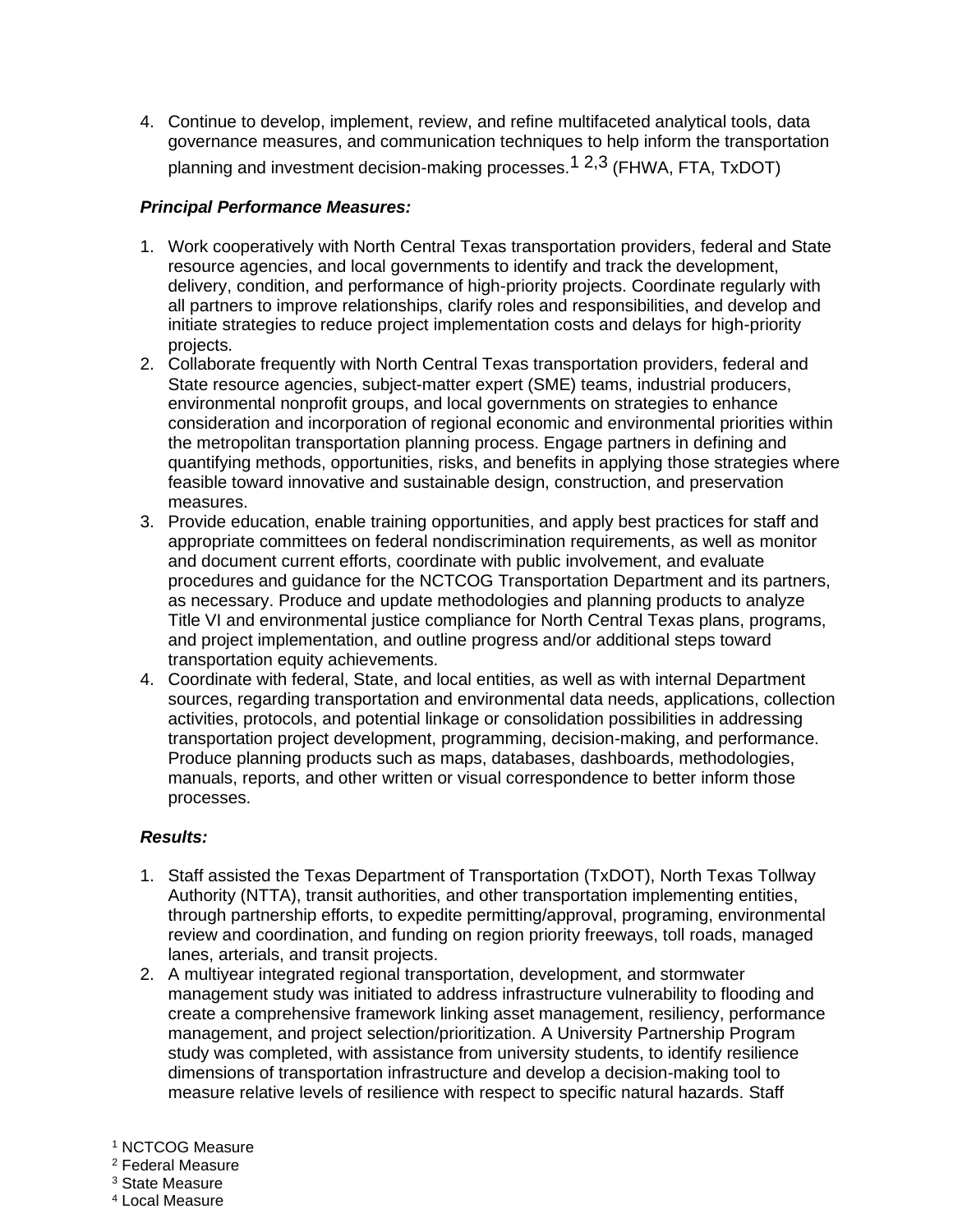formulated a new Statewide Resiliency Technical Work Group, through coordination with the Federal Highway Administration (FHWA) Texas Division, Texas A&M Transportation Institute (TTI), TxDOT, and the Texas Association of Metropolitan Planning Organizations (TEMPO), to collectively assist metropolitan planning organizations, local governments, and transportation providers with enhancing the incorporation of resiliency and risk-based planning/programming.

- 3. Staff was trained in best practices to incorporate equity analyses and outreach in their work. Staff participated in quarterly coordination meetings with NCTCOG Transportation Department Public Involvement staff. Data and methodologies for the Environmental Justice Index and Transit Accessibility Improvement Tool was updated. Transportation needs of equity communities were identified.
- 4. Staff updated data in online tools that support environmental stewardship and mitigation. Staff surveyed public and private entities about environmental data needs, and continued to address performance data needs and coordination improvements with respect to target setting for National Highway System (NHS) bridge and pavement assets, particularly those on off-system facilities.
- 8. *Goal:* Improve air quality and ensure compliance with federal standards.

*Funding Source:* FY2021 Transportation Planning Funds (Federal Highway Administration (FHWA) Section 112 PL funds, Federal Transit Administration (FTA) Section 5303 funds, and Texas Department of Transportation (TxDOT) matching funds in the form of Transportation Development Credits), federal Congestion Mitigation and Air Quality Improvement Program (CMAQ) funds, federal Surface Transportation Block Grant Program (STBG) funds, US Environmental Protection Agency (EPA) funds, US Department of Energy (DOE) funds, Texas Commission on Environmental Quality (TCEQ) funds, Regional Transportation Council (RTC) Local funds, and other public or private funds and in-kind contributions.

# *Attainment:* Met

# *Primary Work Tasks:*

- 1. Initiate, develop, and assist with air quality planning measures that provide demonstrating transportation conformity, development of State Implementation Plans, and provide research, technical, and educational air quality related projects. 1,2,3,4 (FHWA, FTA, TCEQ, TxDOT)
- 2. Develop, implement, assist, and promote strategies and policies/best practices that reduce emissions from fleets and other commercial vehicles.<sup>2,3</sup> (EPA, DOE, FHWA, TCEQ)
- 3. Develop, implement, assist, and promote policies and other measures available to local governments and businesses that help facilitate deployment of lowest-emissions and efficient technologies. <sup>2,3</sup> (DOE, FHWA)
- 4. Develop, implement, assist, and promote initiatives to reduce emissions from consumer vehicles. 2,3,4 (DOE, FHWA, TCEQ, nonattainment counties)

## *Principal Performance Measures:*

1. As necessary, develop a successful regional Air Quality Conformity analysis, incorporating new or updated projects proposed for inclusion in the Metropolitan

<sup>1</sup> NCTCOG Measure

<sup>2</sup> Federal Measure

<sup>3</sup> State Measure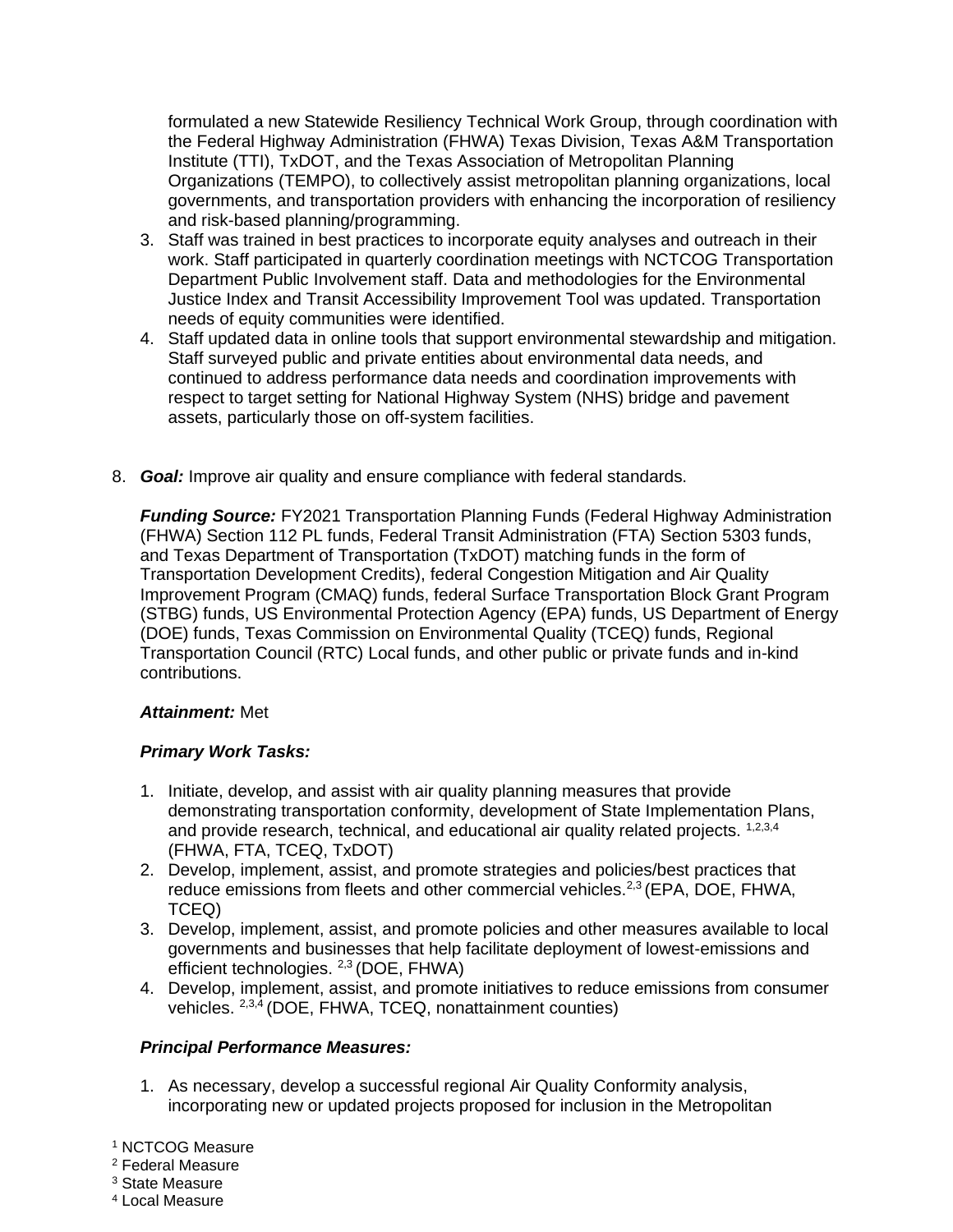Transportation Plan and Transportation Improvement Program (TIP) to confirm that onroad emission levels are consistent with the State Implementation Plan (SIP). Update and maintain a Mobile Source Emission Reduction Strategies database that will ensure the nonattainment area continues to meet federal requirements of timely transportation control measure implementation. Prepare and submit CMAQ annual report(s) of funded projects for use by USDOT. Prepare multipollutant emission inventories for inclusion into a comprehensive information system. Respond to technical and research requests from local municipalities, federal government agencies, RTC representatives, and others. Actively participate in local, State, and national technical groups and committees dealing with National Ambient Air Quality Standards (NAAQS), and mobile source issues. Assist TCEQ, EPA, local governments, and others with the development, analysis, and monitoring of elements contained in and required of the SIP, as necessary, to meet air quality requirements. Compile existing and future emission reduction control strategies for use in the maintenance of air quality standards. Stay current and perform sensitivity analyses on EPA, FHWA, Federal Aviation Administration, and other model developments used in regional air quality planning. Continuously monitor and provide updates regarding lawsuits, legislative activities, the TCEQ public hearing announcements, NAAQS, and other pollutants, including federal rulemaking activity.

- 2. Facilitate fleet and commercial vehicle technology improvements such as vehicle/equipment replacements, alternative fuel or electrified parking infrastructure development, and other technology upgrades that reduce emissions. Administer and/or promote funding initiatives for fleet upgrades. Host or participate in workshops/meetings, trainings, webinars, loaner programs, and ride-and-drives for local fleets and commercial vehicle stakeholders to be exposed to and educated about advanced technologies and emissions-reducing strategies. Provide technical support to fleets in identifying grant opportunities, appropriate technologies, and setting policies/goals. Perform on-site auditing and monitoring visits of subrecipients and participating parties to ensure grant compliance. Engage fleets and commercial vehicle stakeholders through collaborative programs. Evaluate oversize/overweight heavy-duty diesel vehicle compliance by identifying and assessing associated emissions. Procure, operate, and maintain department vehicles for staff use in department business. Identify and pursue opportunities for demonstration of new measures to improve efficiency and reduce emissions as appropriate.
- 3. Collaborate with local, State, and national stakeholders to identify and execute policyrelated and community readiness strategies related to reducing emissions impacts from transportation and related sources. Promote local government adoption of RTCrecommended policies that influence operations within their jurisdictions. Develop template documents and guidance for regulatory changes that support deployment of the lowest-emissions technologies. Maintain websites to provide technical and policy resources to regional stakeholders. Evaluate new areas where regional policy development may be appropriate and incorporate policy statements in the Metropolitan Transportation Plan Policy Bundle, as applicable.
- 4. Develop and implement projects to inform the public and seek behavior change to reduce vehicle emissions. Host or participate in events to educate and expose the public to new vehicle technologies. Support the Regional Emissions Enforcement Program by partnering with local law enforcement agencies to conduct on-road enforcement, and pursue improvements through local, regulatory, and legislative means. Identify and pursue opportunities for demonstration of new measures to improve efficiency and reduce emissions, as appropriate.

<sup>1</sup> NCTCOG Measure

<sup>2</sup> Federal Measure

<sup>3</sup> State Measure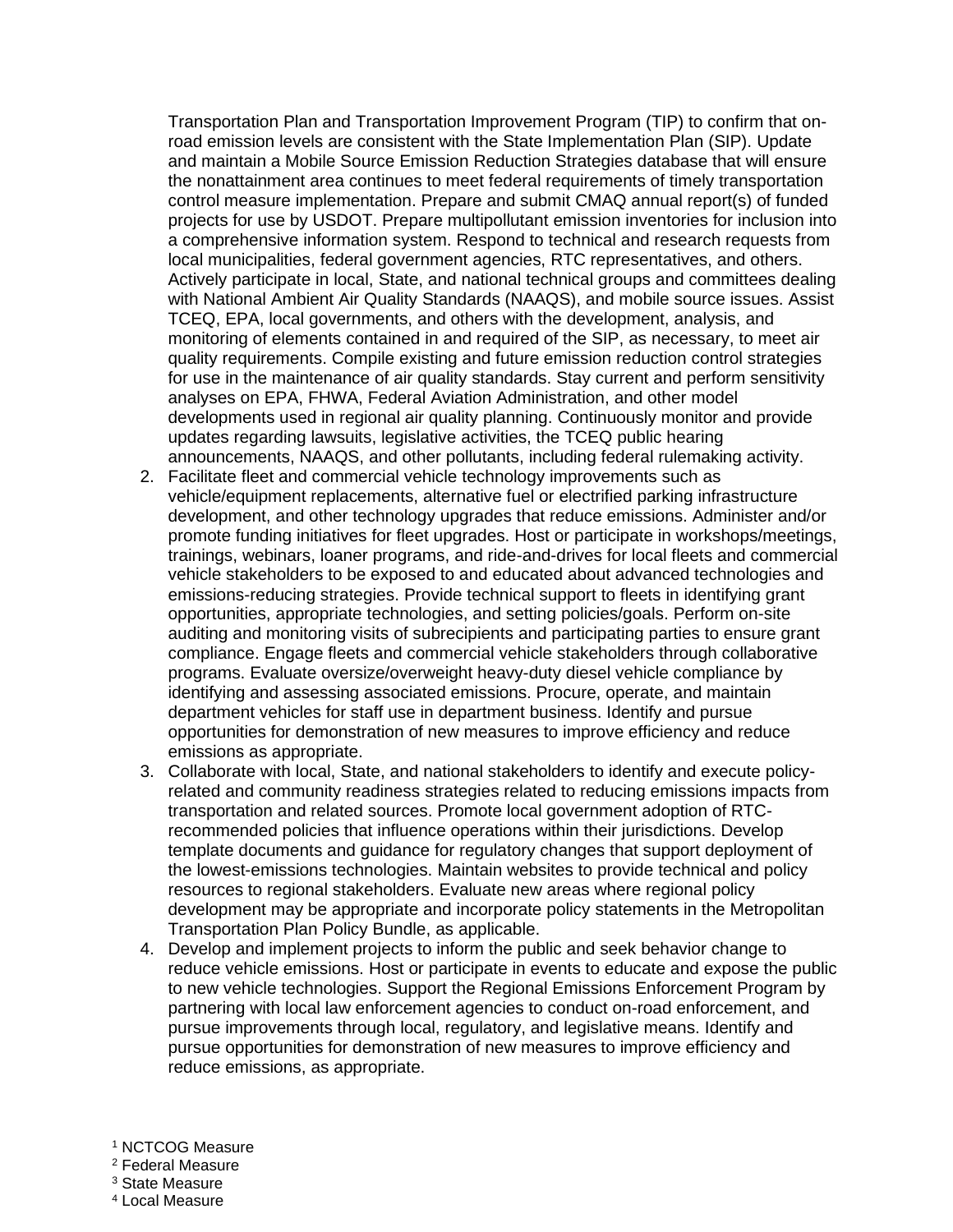- 1. Planning continued to conduct a transportation conformity analysis in 2021 for the NCTCOG Metropolitan Transportation Plan, *Mobility 2045: The Metropolitan Transportation Plan for North Central Texas*, and associated Transportation Improvement Program for North Central Texas. Staff performed numerous sensitivity runs to understand impacts between the EPA's MOVES 2014b model and the new model, MOVES3, especially effects on on-road emission inventories. Updates to the Mobile Source Emission Reduction Strategies (MoSERS) commitments of CMAQfunded projects continued as needed, based on project parameter updates, for inclusion in Transportation Improvement Program reporting and the annual CMAQ report. Staff completed and submitted the 2019 annual CMAQ report to the Texas Department of Transportation. Continued updates to MoSERS commitments of CMAQ-funded projects were conducted as needed, based on project parameter updates. Review was conducted to ensure CMAQ emissions reductions for federal Performance Measures targets were met for FY2021 and on track for FY2022, with adjustments made to FY2022 targets based on current data. Sensitivities were conducted on required air quality tools to ensure output and implementation impacts. Assistance was provided to various teams, both internally and externally, by querying emissions factors from the MOVES model runs and estimating emissions benefits for different strategies and grant applications, as requested. This included work done for the Rebuilding American Infrastructure with Sustainability and Equity (RAISE) and Infrastructure for Rebuilding America (INFRA) grant projects and the Meadows Foundation to continue working on the comprehensive multipollutant emission inventory. Assistance was provided to local governments by estimating emissions benefits for different strategies and grant applications, as requested. Staff began planning for the region's reclassification from serious to severe under the 2008 ozone NAAQS and from marginal to moderate under the 2015 ozone NAAQS. This included coordination with EPA and TCEQ to understand upcoming requirements and development of multiple on-road emissions inventories for TCEQ. Participation continued in statewide and national efforts, including those of the Association of Metropolitan Planning Organizations (AMPO) Air Quality Workgroup, Transportation Research Board's Transportation and Air Quality Committee, Advisory Council of the Texas Air Quality Research Program, the Coordinating Research Council, Motor Vehicle Emission Simulator (MOVES) Review Work Group, and Statewide Technical Working Group for Mobile Source Modeling. During ozone season, daily updates were made to allow public awareness to real-time ozone levels and trends. Tracking was also conducted on relation of COVID-19 and impacts to air quality.
- 2. Three Calls for Projects were administered to provide funding assistance for emissionsreducing projects: the Clean Fleets North Texas 2020 Call for Projects, the North Texas Emissions Reduction 2020 Call for Projects, and the North Texas Freight Terminal Electrification 2020 Call for Projects. Across these initiatives, a total of 13 heavy-duty diesel vehicle replacements, 10 diesel non-road equipment replacements, and 135 electrified parking space projects were awarded, and project implementation began. Implementation of projects awarded in previous fiscal years continued, including reimbursement of five heavy-duty vehicle replacements and monitoring activities to ensure grant compliance. Sixteen email blasts promoting or announcing various funding opportunities were distributed throughout the year to the "Air Quality Funding" email list, which added 96 subscribers throughout the year. Staff heavily promoted the Texas Volkswagen Environmental Mitigation Program funding, resulting in Dallas-Fort Worth being the only region across the State in which all funds were requested for bus, refuse, or local freight truck replacement projects. NCTCOG continued to serve as the Dallas-
- <sup>1</sup> NCTCOG Measure
- <sup>2</sup> Federal Measure
- <sup>3</sup> State Measure
- <sup>4</sup> Local Measure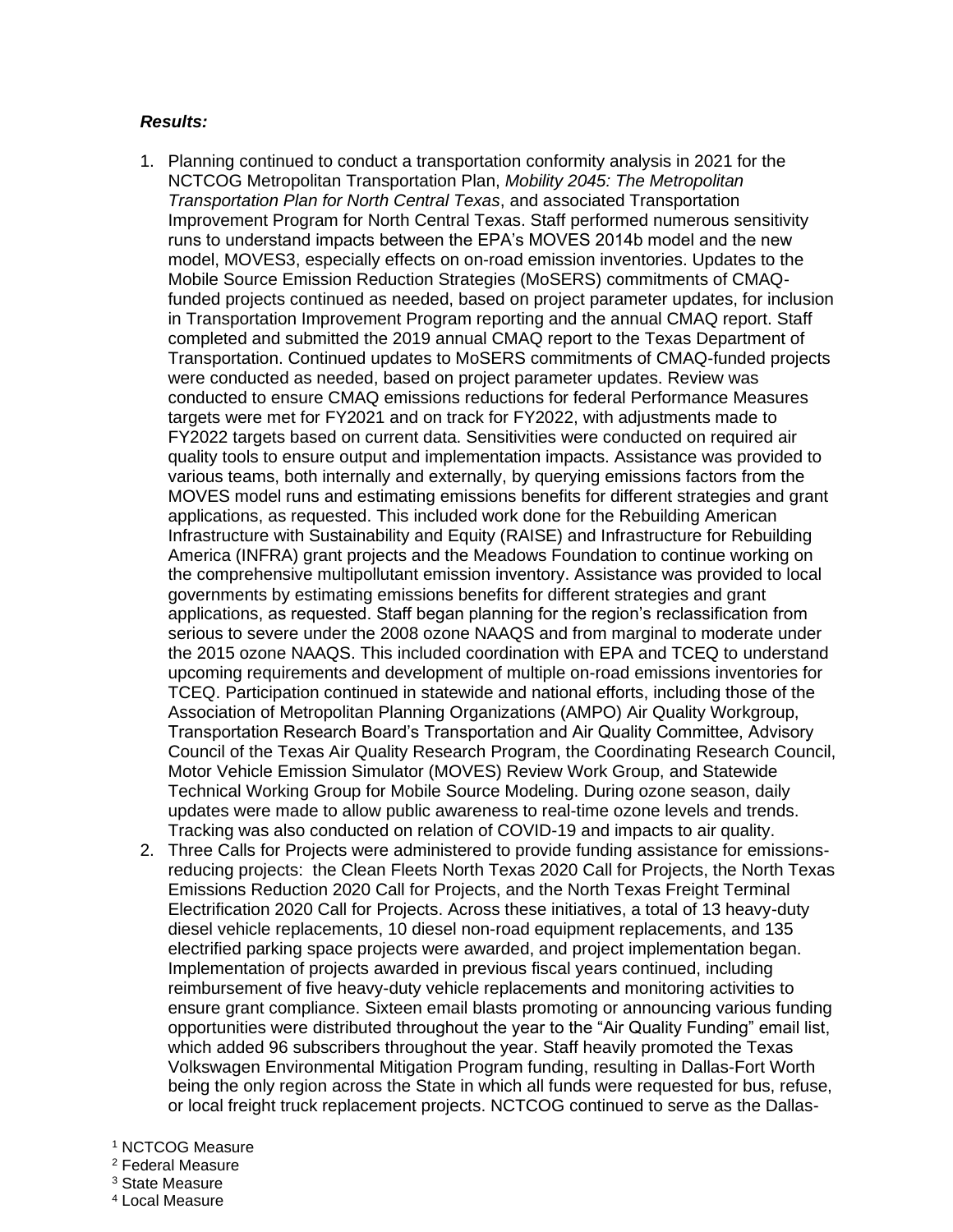Fort Worth Clean Cities (DFW Clean Cities) Coalition and hosted nine meetings/webinars to educate fleets on emissions-reducing technologies, alternative fuel vehicles, and related funding opportunities. Staff analyzed one local fleet inventory to guide fleets toward potential funding programs and facilitated completion of electrification plans for two additional fleets. Outreach and funding initiatives resulted in 12 additional organizations adopting the RTC Clean Fleet Policy during the fiscal year, bringing the total number of adopting entities to 85. Engagement with fleets and commercial freight stakeholders continued through the Saving Money and Reducing Truck Emissions Program and the EPA SmartWay Transport Program activities. One low-emissions vehicle was maintained and operated for staff use in department business.

- 3. NCTCOG continued to promote and facilitate adoption of Clean Construction Contract Language and Locally Enforced Idling Restrictions through the Metropolitan Transportation Plan Policy Bundle effort. Websites related to these policies were maintained. As part of DFW Clean Cities efforts, nine webinars/roundtable meetings were held to provide information to communities or property owners about planning for electric vehicle (EV) infrastructure. Policy implications of EV adoption, particularly with regard to transportation revenue, were evaluated, and staff initiated discussions around the idea of building codes or standards for new construction. Staff also facilitated local stakeholder participation in a national EV data collection project. Collaboration with local and State stakeholders continued to address policy-related and community readiness strategies related to reducing emissions impacts of idling vehicles. Outreach was continued to increase compliance with statutory electricity consumption reporting requirements that apply to the nonattainment area, increasing the number of reporting organizations to 96. Stakeholder meetings were held, and planning activities conducted, to develop an infrastructure deployment plan to enable a Zero-Emission Vehicle Corridor along Interstate 45 with focus on heavy-duty vehicle fleets. Supported the Regional Integration of Sustainability Efforts (RISE) Coalition and held four meetings of a related working group to discuss the impacts of transportation-related air pollution on public health.
- 4. NCTCOG provided presentations about air quality and vehicle technologies (especially EV technology) at both virtual and in-person events held throughout the region. Idle reduction best practices and consumer-related educational materials continued to be maintained on the Engine Off North Texas website [\(www.EngineOffNorthTexas.org\)](http://www.engineoffnorthtexas.org/). Regional Smoking Vehicle Program and car care awareness were promoted to inform the public how consumer behaviors impact vehicle emissions. Staff continued support to partnering with local law enforcement agencies through the Regional Emissions Enforcement Program. Stakeholder meetings were coordinated to discuss evolving the technology to improve the needs of State vehicle inspection programs for consumer vehicles.
- 9. *Goal:* Continue to assist communities in the implementation of Sustainable Development initiatives such as bicycle and pedestrian planning, transit-oriented development, and landuse planning, economic development, parking, and community schools and transportation.

*Funding Source:* FY2021 Transportation Planning Funds (Federal Highway Administration [FHWA] Section 112 PL funds, Federal Transit Administration [FTA] Section 5303 funds, and Texas Department of Transportation [TxDOT] matching funds in the form of Transportation Development Credits), federal Surface Transportation Block Grant Program (STBG) funds, federal Congestion Mitigation and Air Quality Improvement Program (CMAQ)

- <sup>1</sup> NCTCOG Measure
- <sup>2</sup> Federal Measure
- <sup>3</sup> State Measure
- <sup>4</sup> Local Measure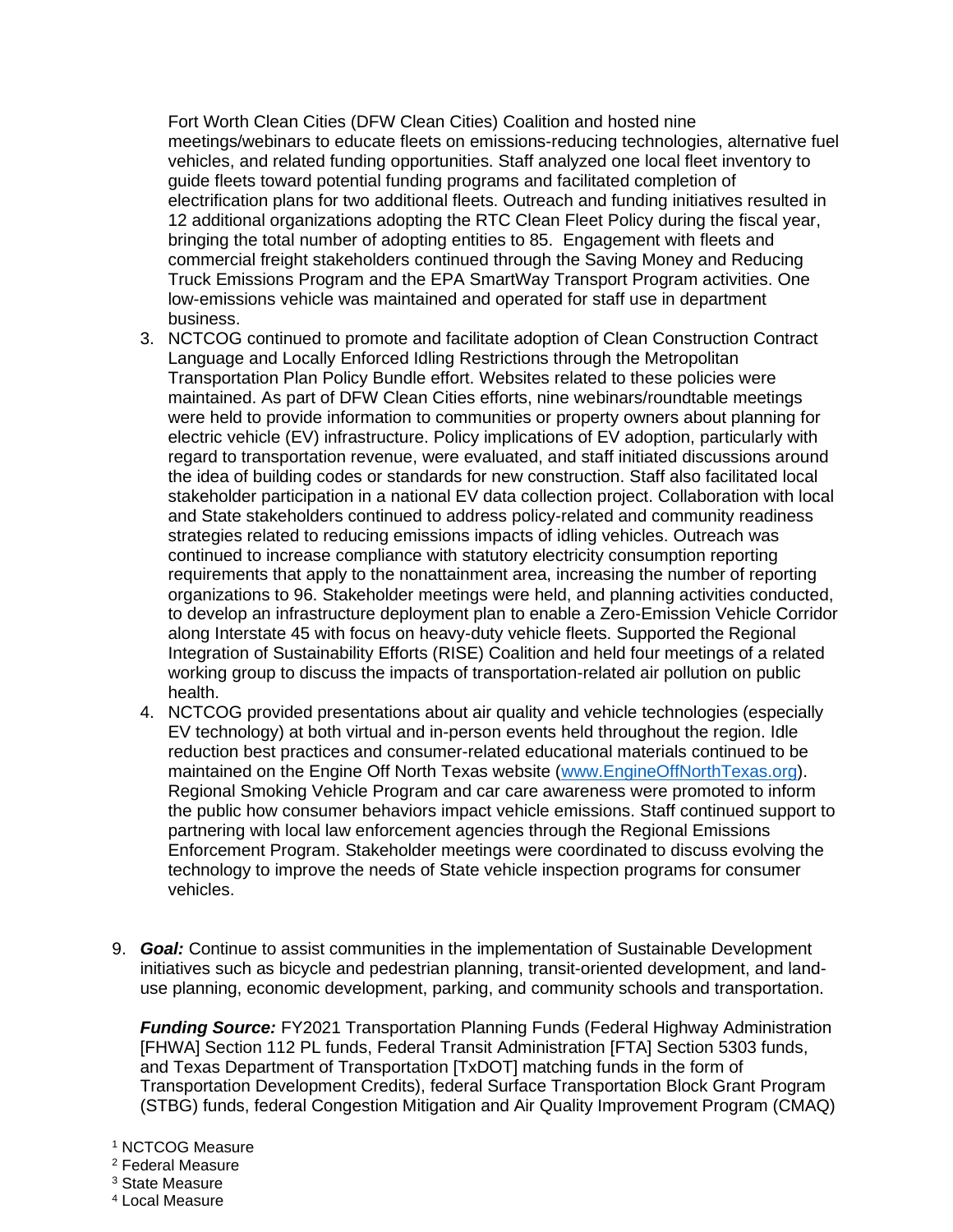funds, Federal Highway Administration (FHWA), Federal Transit Administration (FTA) funds, Regional Toll Revenue (RTR) funds, Regional Transportation Council (RTC) Local funds, other local funds, and Transportation Development Credits (TDCs).

# *Attainment:* Met

# *Primary Work Tasks:*

- 1. Contract and implement Sustainable Development infrastructure projects.<sup>1</sup>
- 2. Continue coordination and implementation on existing planning studies and focus on completion and close-out procedures.<sup>1</sup>
- 3. Provide planning assistance for land use and transportation projects, including transitoriented development (TOD) projects.<sup>1</sup>
- 4. Provide meeting opportunities for coordination on coordinated land use/transportation planning for cities and transit agencies.<sup>1</sup>
- 5. Complete all products for the FTA TOD Planning Project.<sup>1,2</sup> (FTA)
- 6. Advance the Community Schools and Transportation Program.<sup>1,2</sup> (FTA)
- 7. Host quarterly Regional Bicycle and Pedestrian Advisory Committee (BPAC) meetings.<sup>1</sup>
- 8. Provide planning assistance for bicycle and pedestrian projects and continue mapping efforts.<sup>1</sup>
- 9. Continue bicycle and pedestrian data collection and reporting.<sup>1,2</sup> (FHWA)
- 10. Provide training and webinar opportunities to stakeholders on Sustainable Development principles such as Bicycle and Pedestrian Safety and Accessibility, Land Use, School Siting and Safe Route to School, Green Infrastructure, Parking, etc.<sup>1</sup>
- 11. Provide Regional Bicycle and Pedestrian Safety education and outreach.<sup>1,2,3,4</sup> (FHWA, TxDOT, local governments in the Metropolitan Planning Area)
- 12. Continue developing a Regional Pedestrian Safety Plan.<sup>1,2,4</sup> (FHWA, local governments in the Metropolitan Planning Area)
- 13. Initiate Regional Smart Transit Corridors and Walkable Places planning.<sup>1</sup>
- 14. Initiate Regional Parking Management Initiatives.<sup>1</sup>

## *Principal Performance Measures:*

- 1. Work with local governments to implement projects by continuing oversight of design and construction on various Sustainable Development infrastructure projects. Review progress reports and invoices and provide overall project tracking and reporting of the program.
- 2. Continue to monitor and manage existing consultant planning studies, review deliverables as available, and participate in the public involvement process. As studies are concluded, complete close-out procedures.
- 3. Perform work related to planning technical assistance, workshops, land use and demographic analysis, parking, review of existing conditions, policies, zoning, and code requirements.
- 4. Host a minimum of two Coordinated Land Use and Transportation Planning Task Force meetings or trainings during the year.
- 5. Complete work to identify needs at the 28 stations of the study, develop priority corridors, and improvement recommendations and costs. Continue coordination with city partners and DART.
- 6. Develop tools and resources and provide technical assistance. Host a minimum of one large training session to discuss regional issues related to school siting and

<sup>2</sup> Federal Measure

<sup>3</sup> State Measure

<sup>1</sup> NCTCOG Measure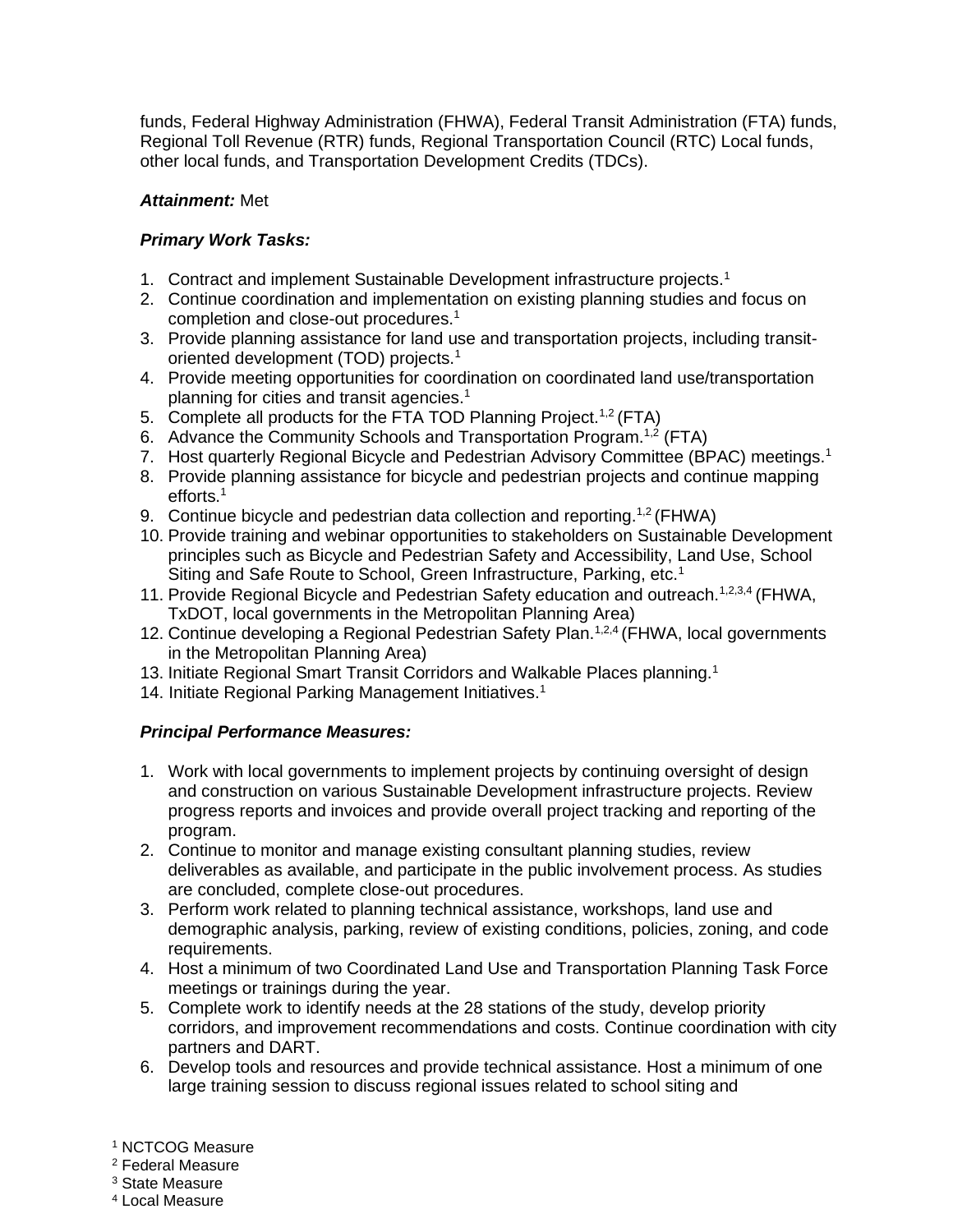transportation connections. Develop additional Safe Routes to School plans and a regional Safe Routes to School Action Plan.

- 7. Prepare meeting information and advertise for four BPAC meetings annually. Develop agendas and presentations that provide educational information and updates on programs, projects, and funding opportunities.
- 8. Continue efforts to develop and fund regional trails. Provide updated mapping to the regional Veloweb, community pathways, and on-street bikeways, and provide technical assistance on community plan and project development.
- 9. Produce an annual bicycle and pedestrian count report.
- 10. Host a minimum of two workshops/training sessions on Sustainable Development principles.
- 11. Continue regional safety outreach and promotion of LookOut Texans by providing education materials and items at events and online throughout the year.
- 12. Continue development of a regional Pedestrian Safety Plan, including analysis and recommendations to improve safety and connectivity, and develop roadway safety audit locations.
- 13. Develop multimodal planning reports and regional guidance documents to improve coordinated land use and transportation planning for current and future areas of interest.
- 14. Develop data-driven tools, strategies, and plans, and provide technical assistance to support management and programing of efficient parking at various locations in the region.

- 1. Staff continued to work with local governments to implement projects in the Sustainable Development Funding Program. Seven infrastructure projects are currently underway, and staff reviewed invoices and progress reports throughout the year. Four projects— Grapevine-Hudgins Street, Fort Worth-South Main, Lewisville-Old Town, and Irving Heritage Landbanking project—were completed. Staff began development of metrics and data collection/analysis for an evaluation study of completed Sustainable Development funding program projects.
- 2. Various consultant and project partner-led studies were managed. Staff reviewed various project deliverables and hosted stakeholder meetings throughout the planning process. Invoices and progress reports were also reviewed and approved. Data collection and preparation for public/stakeholder outreach began for the Fort Worth-to-Regional Trail Branding project. Preliminary engineering was completed for Southern Dallas County Regional Veloweb Alignment Study through the cities of Cedar Hill, Duncanville, DeSoto, and Lancaster. Preliminary engineering was also completed for the Fort Worth Bomber Spur Regional Trail.
- 3. Staff provided planning assistance to the City of Dallas for Vickery Meadows TOD Plan update and completed multimodal transportation improvement stakeholder coordination for the Dallas district of Deep Ellum. Development of a Downtown Wylie Vision plan was completed, including facilitation of stakeholder conditions and preliminary design concepts. Planning assistance to the City of Kennedale was provided to develop an existing conditions analysis and walk audit for the development of a Kennedale Parkway context-sensitive design plan. Staff provided planning assistance to the City of Balch Springs for development of a Hickory Tree Road context-sensitive design plan, including existing conditions review, preliminary concepts, stakeholder meetings, and launch of public outreach. Regional green infrastructure training was held. Work began on a regional guide for developing community gardens on public land near transit stations.
- <sup>1</sup> NCTCOG Measure
- <sup>2</sup> Federal Measure
- <sup>3</sup> State Measure
- <sup>4</sup> Local Measure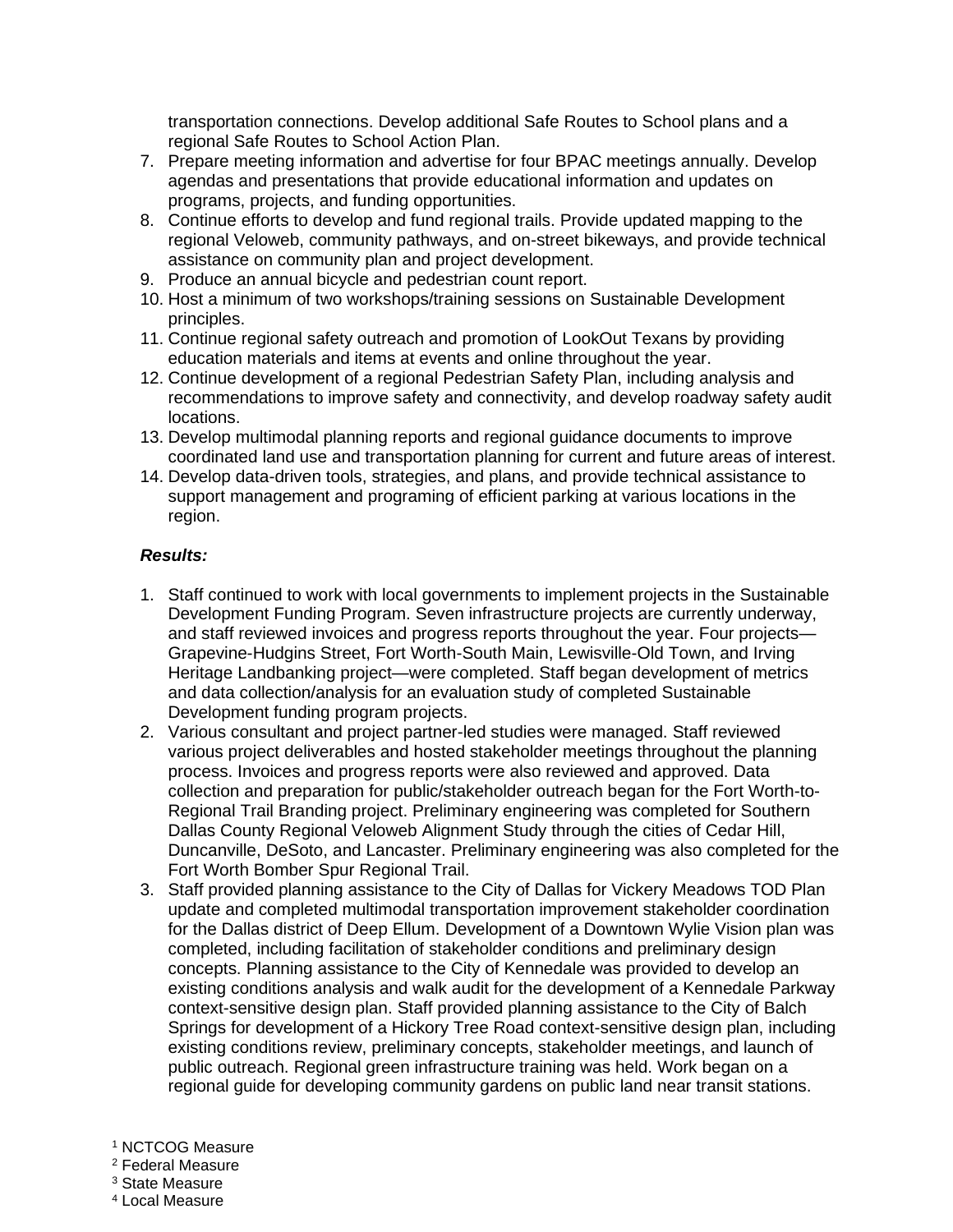Round 3 of the Blue-Green-Grey funding initiative was opened, and proposals submitted and selected for funding recommendations.

- 4. Four quarterly meetings of the Coordinated Land Use and Transportation Planning Task Force were held in FY2021. Staff prepared presentations, coordinated virtual meeting set up, contacted local governments to identify contacts, and recruited speakers. Each meeting had a featured topic, in addition to local updates on land use/transportation projects, policy, or plans that provided repeatable strategies for other local governments. Featured topics included repurposing right-of-way for parklets and increased sidewalk space, parking management and policy reform, infill development and transportation impact, and social equity in land use and transportation planning.
- 5. The DART Red and Blue Lines Corridor TOD Study final recommendations and summary documents were completed in August 2021. Various products are available online that outline the routes to rail analysis, the parking review, and the survey of those living and working near the stations.
- 6. Staff continued development of a Safe Routes to School regional action plan. Development of a workshop series began that focused on street connectivity/subdivision design for safe routes to school, as well as an RTC Safe Routes to School workshop. Technical assistance was provided to cities and independent school districts regarding planned or proposed school sitings and Safe Routes to School projects. Safe Routes to School projects awarded funding as part of a Transportation Alternatives Call for Projects were monitored for progress in advancement and coordination provided when needed.
- 7. Four quarterly meetings of the Bicycle and Pedestrian Advisory Committee were held in FY2021. Meeting agendas and materials were prepared, and announcement notices sent in advance of each meeting. A wide variety of topics were presented at the meetings, including how trails serve as an employee attractor for businesses, the increase in usage of trails and shared bicycle facilities during the COVID-19 pandemic, the Regional Pedestrian Safety Action Plan, TxDOT's Call for Bicycle and Pedestrian Infrastructure projects, TxDOT's Interim Guidance for Design Practices to Accommodate Bicycles; TxDOT's Comprehensive Accessibility Program; methodology and development of "Demand Zones" for pedestrian and bicycle travel, Best Practices for Trails and Bikeways GIS Fields and Attributes, technology for baseline data collection for bikeways in Fort Worth, and a summary of TxDOT's virtual public hearing for bicycle use on the State Highway System.
- 8. Coordination continued with Dallas Area Rapid Transit and local governments related to the design and construction of the Cotton Belt Trail to be implemented with the DART Silver Line Commuter Rail project. Ongoing updates were continued throughout the year related to the regional database of trails and bikeways. The data is provided on an online interactive map and used for multiple ongoing plans and studies throughout the region and will be included in the Mobility 2045 Update. Staff provided support for TxDOT's virtual public hearing for bicycle use on the State Highway System and provided trail and bikeway master plan GIS files to consultants coordinating various TxDOT highway improvement planning/projects.
- 9. The 2020 Bicycle and Pedestrian Traffic Data and Annual Report was finalized and distributed in March 2021. The report highlights bicycle and pedestrian facility user count data collected in 19 locations throughout the region. NCTCOG also began coordination with TxDOT to provide trail and bikeway count data in the region to be included in the Texas Bicycle and Pedestrian Count Exchange.
- 10. NCTCOG coordinated with the Federal Highway Administration to host two Designing for Pedestrian Safety virtual workshops for regional stakeholders and two Road Safety Audit virtual workshops (for pedestrian and bicycle safety).

- <sup>2</sup> Federal Measure
- <sup>3</sup> State Measure
- <sup>4</sup> Local Measure

<sup>1</sup> NCTCOG Measure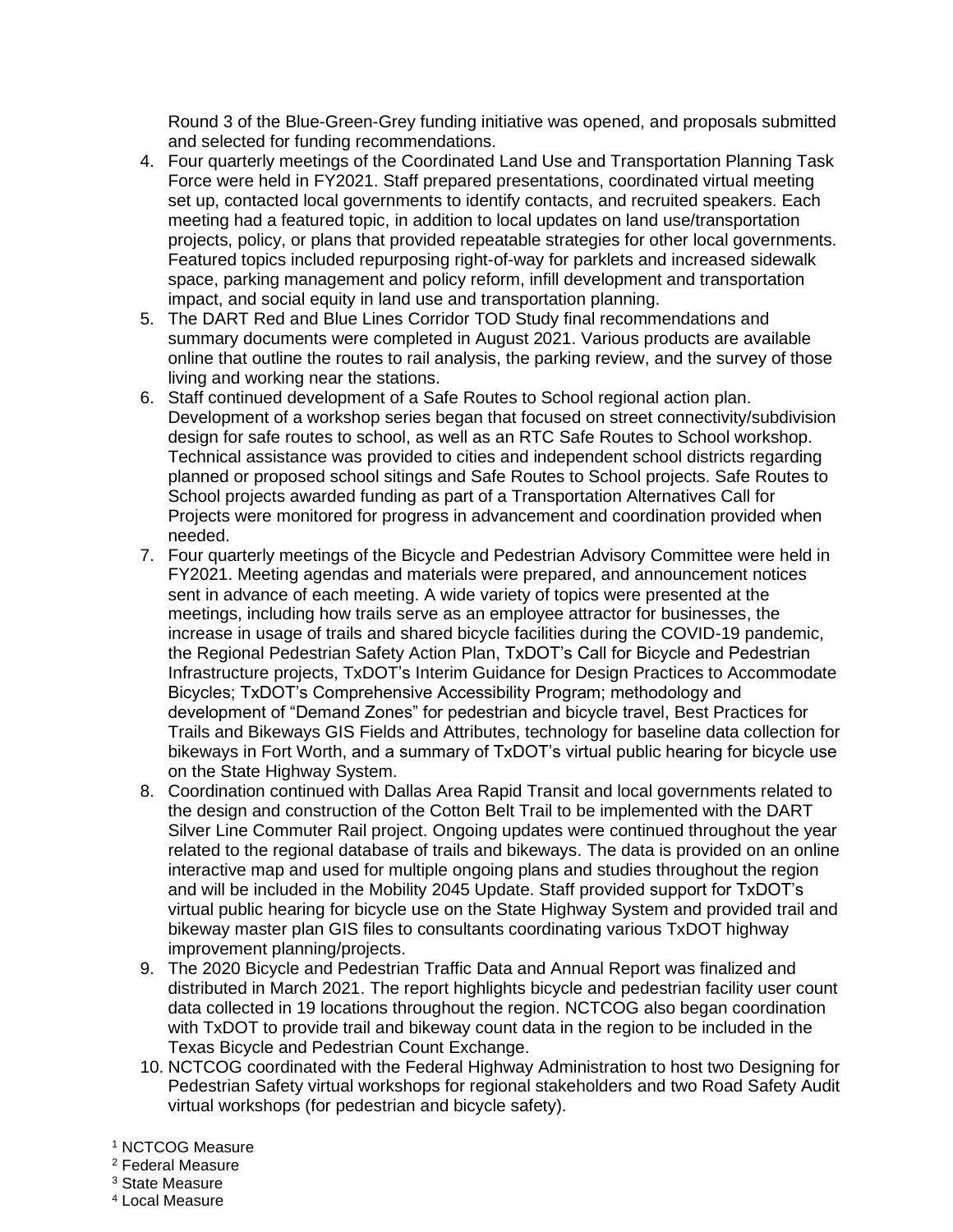- 11. The regional safety campaign "Look Out Texans Bike-Walk-Drive Safely" continued throughout the year via the campaign website, www.lookouttexans.org. In addition, the Regional Trails of North Texas brochure was updated and distributed to stakeholders around the region. Various education and outreach materials were provided for community events and staff coordinated with regional partners to promote the safety tips. NCTCOG continued to promote pedestrian and bicycle safety tips via social media posts, and also continued ongoing promotions of videos highlighting regionally significant trails through social media and local stakeholders.
- 12. The Regional Pedestrian Safety Action Plan, which provided goals, policies, and action plan strategies to improve pedestrian safety across the region, was completed. The plan and related documents were endorsed by the Regional Transportation Council and are posted online.
- 13. Staff initiated the review and options to promote the development and adoption of Complete Streets policies by local jurisdictions in the region. Economic benefit of walkable places research was advanced through Benefit-Cost Analysis development. Research on national best practices in value capture related to coordinated land use and transportation was conducted. An inventory of tax increment revenue zones used in the North Texas region for the 50 largest municipalities was conducted. Staff also initiated work in developing criteria for identifying walkable places, identifying additional walkable places in the metroplex, and research for developing a walkable places typology.
- 14. A Summary of North Texas Local Parking Study was completed, covering insights from 11 parking plans and management studies of walkable places. Development of a regional parking utilization database was initiated.
- 10. *Goal:* Coordinate and support the planning for and deployment of automated vehicles to improve the region's transportation system.

*Funding Source:* FY2021 Transportation Planning Funds (Federal Highway Administration [FHWA] Section 112 PL funds, Federal Transit Administration [FTA] Section 5303 funds, and Texas Department of Transportation [TxDOT] matching funds in the form of Transportation Development Credits), federal Congestion Mitigation and Air Quality Improvement Program (CMAQ) funds, federal Surface Transportation Block Grant Program (STBG) funds, Texas Department of Transportation (TxDOT) funds, Regional Transportation Council (RTC) Local funds, and Transportation Development Credits (TDCs).

#### *Attainment:* Met

## *Primary Work Tasks:*

- 1. Sustain and expand current efforts to implement transportation innovations across the region.<sup>1</sup>
- 2. Establish initiatives to enhance and accelerate both planning and deployment of automated vehicles across the region.<sup>1</sup>
- 3. Support efforts by local, regional, State, and academic institutions to explore the impacts and planning considerations of automated transportation technologies.<sup>1</sup>

#### <sup>1</sup> NCTCOG Measure

<sup>2</sup> Federal Measure

<sup>3</sup> State Measure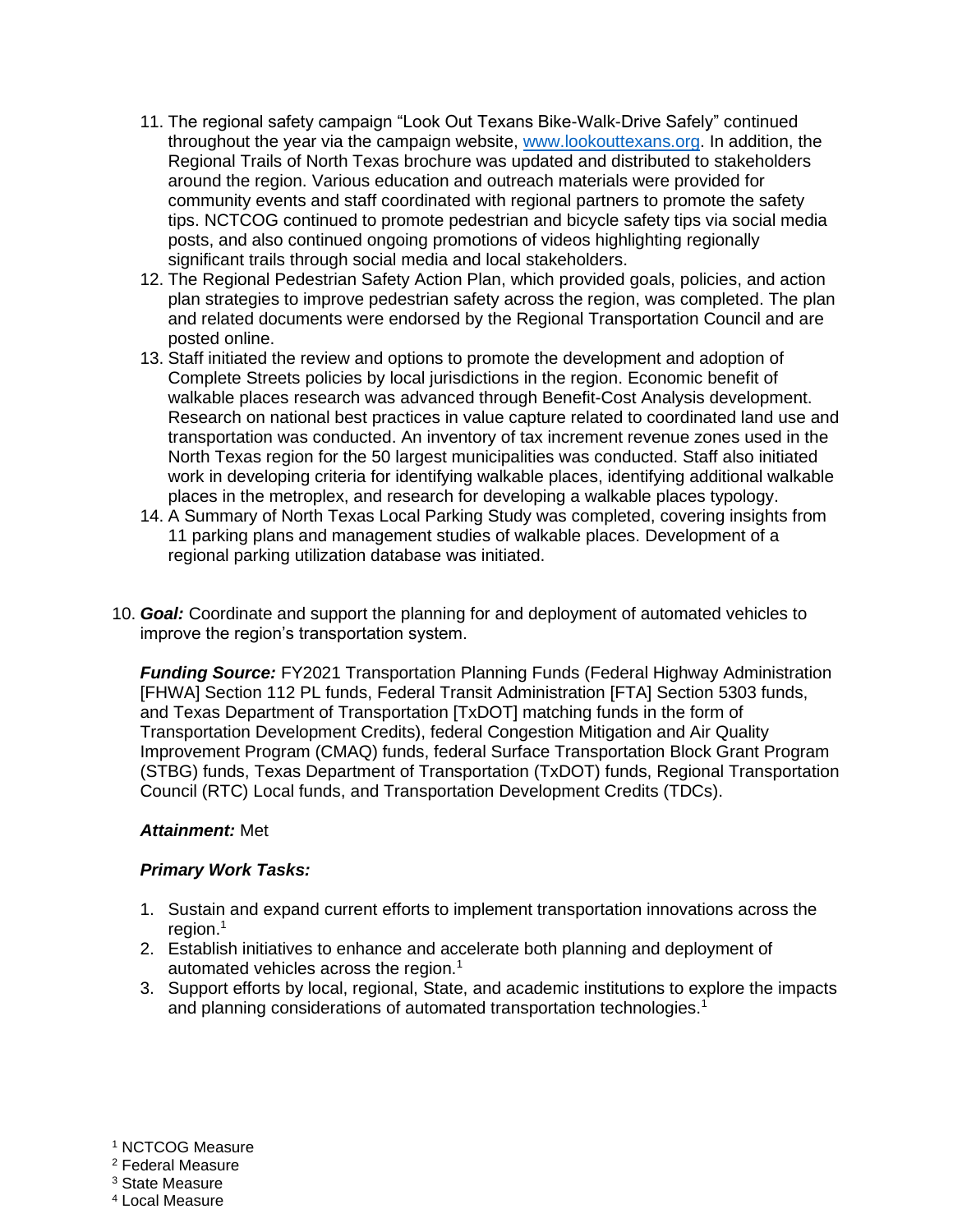## *Principal Performance Measures:*

- 1. Encourage the deployment of automated vehicle technologies; cultivate transportation data sharing capabilities by local partners; support development of shared mobility services; educate regional decision makers and public on automated vehicle technology and planning considerations; and coordinate with local and State government entities on "smart city/smart transportation" initiatives.
- 2. Select consultant expertise to launch regional automated vehicle planning initiatives.
- 3. Develop web-based informational resources; workforce impact research studies; and data-driven forecasting and modelling tools for long-range transportation planning; as well as cultivate partnerships with local, regional, State, and academic entities.

## *Results:*

- 1. Staff supported numerous smart city and transportation innovation conferences and participated in ongoing state- and nation-wide transportation technology working groups. Cities in North Texas were advised on possible automated vehicle solutions for mobility problems they have identified. Work continued between NCTCOG and TxDOT for the IH 30 Technology Corridor project as part of TxDOT's Connected Freight Corridor Program, which includes piloting new communications technologies (e.g., direct shortrange radio communications and 5G wireless) along significant corridors. Staff made 32 presentations to groups and associations across Texas and the United States. In FY2021, a consultant was selected to lead the Dallas-Fort Worth Freight Optimization project which aims to improve the flow of freight traffic at signalized intersections near freight-oriented developments throughout North Texas by using cutting edge traffic signal technologies.
- 2. In 2021, a consultant was selected to begin work on a regional planning exercise to prepare the region for increasing roadway and vehicle automation, as well as increasing communications connectivity. This planning exercise is currently underway and will continue into 2022. Staff collaborated with local partners to develop six grant proposals which were then presented to, and approved by, the Regional Transportation Council. The next phase of work for these projects will begin in 2022.
- 3. Work began to develop modeling tools focused on the impacts of automated vehicles on the region's roadway system. A University Partnership Program project was completed that focused on the impacts of emerging transportation technologies and shared mobility within disadvantaged communities around Dallas-Fort Worth. A partnership was formed between NCTCOG and the region's research universities to establish the North Texas Center for Mobility Technology (NTCMT). The NTCMT is an effort to cultivate local research talent, generate locally relevant research projects, and provide research resources to technologies developers interested in working in North Texas.
- 11. *Goal:* Develop and monitor the Metropolitan Transportation Plan (MTP) and perform planning studies to evaluate and refine roadway, transit, and freight projects recommended in the MTP.

*Funding Source:* FY2021 Transportation Planning Funds (Federal Highway Administration [FHWA] Section 112 PL funds, Federal Transit Administration [FTA] Section 5303 funds, Texas Department of Transportation [TxDOT] matching funds in the form of Transportation Development Credits [TDCs]), North Texas Tollway Authority (NTTA) funds, TxDOT funds, and public or private funds.

- <sup>1</sup> NCTCOG Measure
- <sup>2</sup> Federal Measure
- <sup>3</sup> State Measure
- <sup>4</sup> Local Measure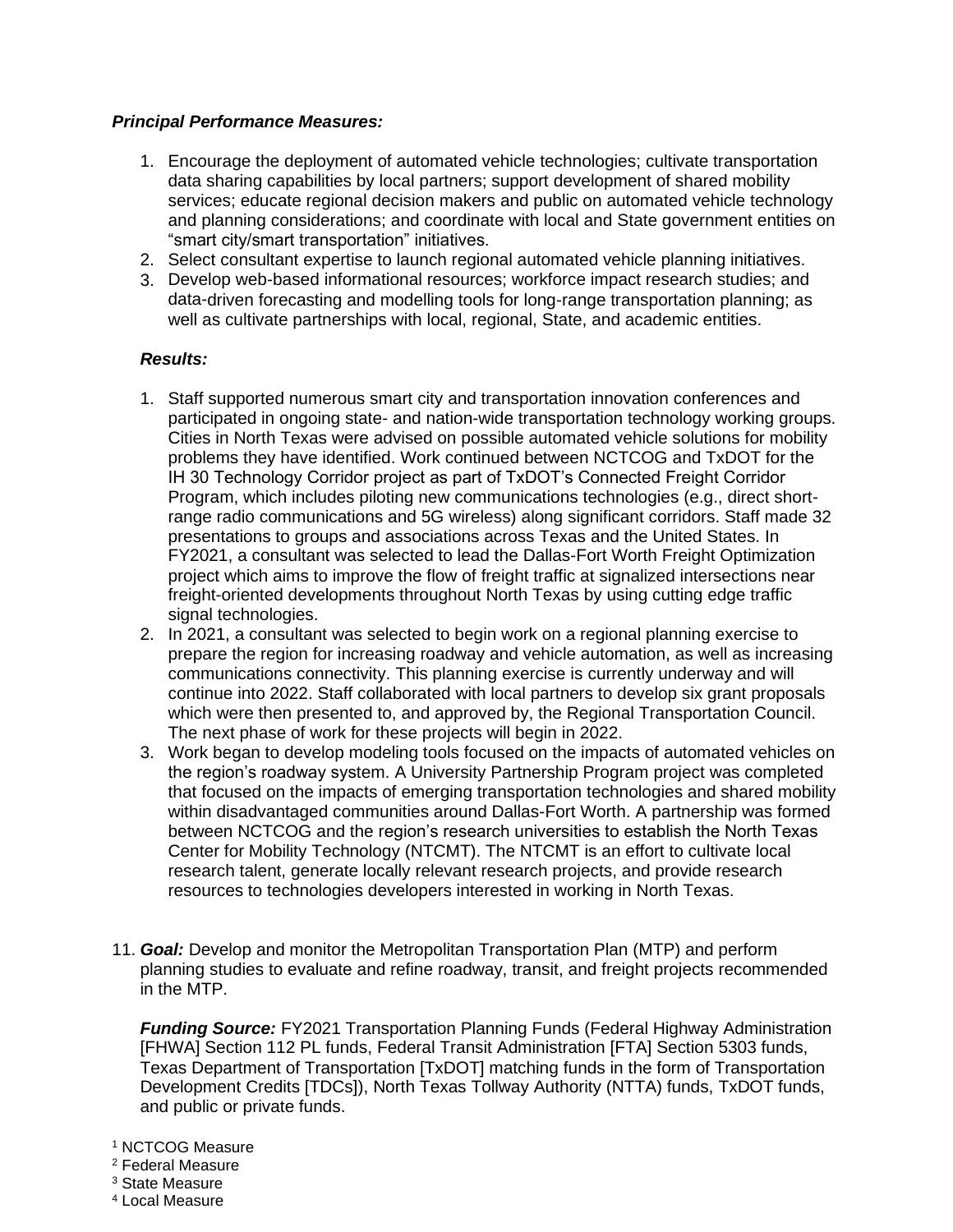## *Attainment:* Met

## *Primary Work Tasks:*

- 1. Monitor projects in the current long-range plan and conduct regular coordination with transportation planning partners and providers to identify potential modifications to the projects listed in the Metropolitan Transportation Plan.<sup>1,2,3</sup> (FHWA, TxDOT, NTTA)
- 2. Monitor and evaluate potential revenue available for transportation projects between the years of 2022 and 2045.<sup>1,2,3</sup> (FHWA, FTA, TxDOT)
- 3. Evaluate transportation system needs and develop potential alternatives on major travel corridors between years of 2022 and 2045. $1,2,3$  (FHWA, FTA, TxDOT, NTTA)
- 4. Monitor system performance, develop and track performance measures, and incorporate performance-based planning in the development of Metropolitan Transportation Plan.<sup>1,2,3</sup> (FHWA, FTA, TxDOT)
- 5. Engage the public in the process of updating the Metropolitan Transportation Plan and provide results of the planning process. $2,3$  (FHWA, FTA, TxDOT)

## *Principal Performance Measures:*

- 1. Identify projects, evaluate, recommend, and develop freight and multimodal improvements for inclusion in the Mobility Plan Update through a collaborative process with transportation partners.
- 2. Document estimates of future-year revenue availability using tax and revenue estimates from federal, State, and local government sources.
- 3. Produce reports that compare multimodal alternatives for inclusion in the Metropolitan Transportation Plan and follow-up efforts such as required environmental evaluation studies.
- 4. Monitor and assess transportation system performance using observed data and a variety of planning tools, including the Travel Demand Model. Monitor progress towards adopted performance targets and report performance results.
- 5. Develop online tools to inform and educate the public on the transportation planning process and the recommendations included in the Metropolitan Transportation Plan. Present information at committee and public meetings.

- 1. Quarterly coordination meetings and other project-specific ad hoc meetings were held with transportation partners to monitor the progress of ongoing studies and evaluate the effectiveness of design concept and design scope. Staff also collaborated with multiple freight railroads, the Texas Department of Transportation, cities, and counties on regional/corridor freight studies, including truck corridor studies, truck parking reviews, at-grade rail crossing safety initiatives, truck lane restrictions, and freight/passenger rail mobility. Staff coordinated and participated in public meetings, technical team meetings, and conference calls.
- 2. Revenue sources were estimated and compiled in the Mobility Plan revenue forecast model. Major base assumptions such as inflation rates, population estimates, fuel efficiency, and historical revenue trends were updated. Findings and estimates were reported on a regular basis to department management.
- 3. Roadway alternatives were evaluated to determine capacity needs within logical constraints on freeway and arterial corridors. Alternatives were also performed to calculate the benefits of providing optimal operational improvements on arterials. Travel

- <sup>2</sup> Federal Measure
- <sup>3</sup> State Measure
- <sup>4</sup> Local Measure

<sup>1</sup> NCTCOG Measure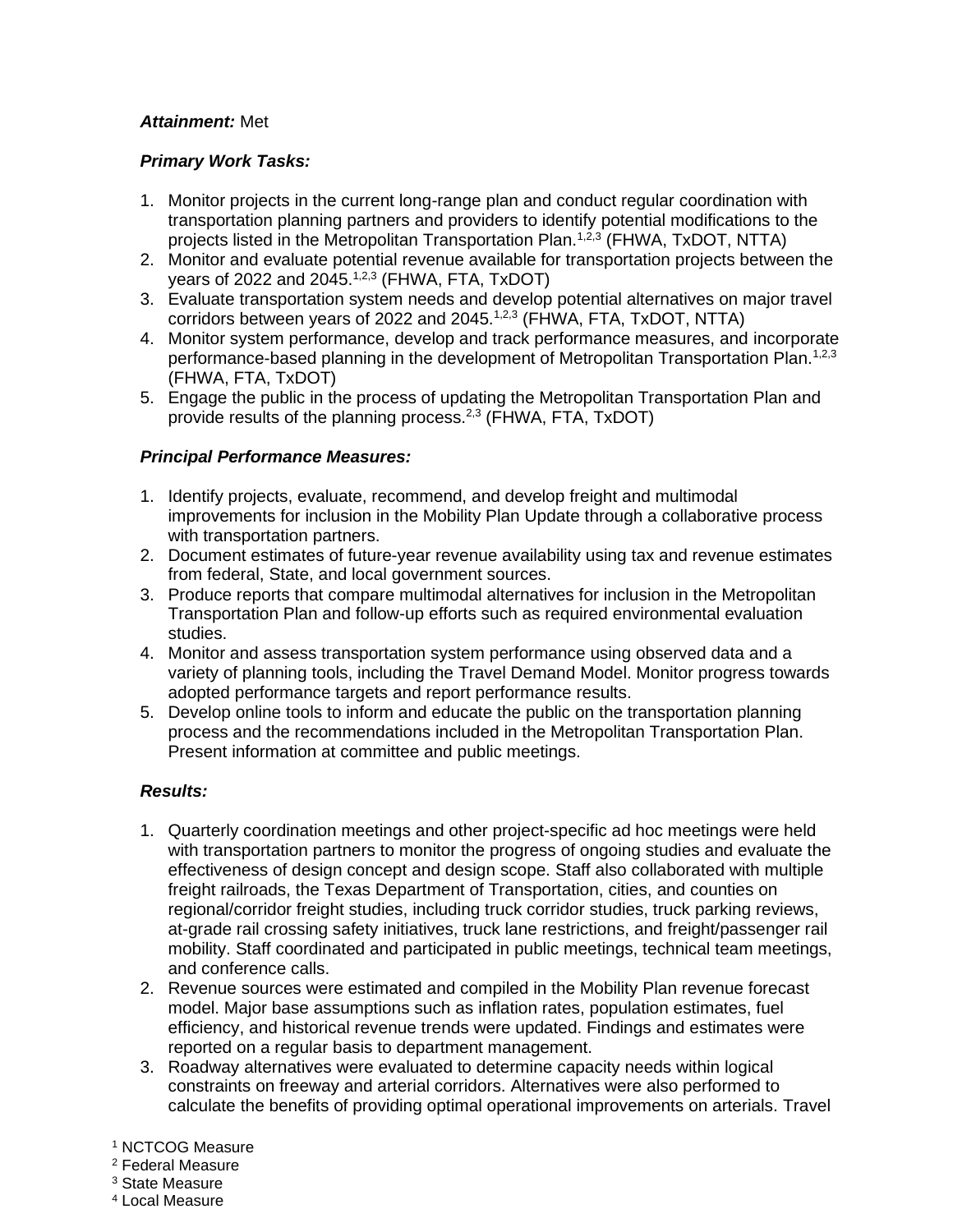model support and coordination was provided for new and ongoing major roadway corridor studies, as well as thoroughfare planning and subarea studies. This effort included roadway network coding, travel demand modeling, the development of alternative scenarios, demographic review, historical volume research, volume change analyses, and select link and origin/destination analyses.

- 4. The Travel Demand Model was utilized to assess roadway performance for new and previously recommended freeway/tollway improvement projects as staff worked to implement the recommendations in Mobility 2045. Preliminary testing for new roadway modeling processes for the Mobility 2045 Update continued. Work continued on general performance measure implementation, including preliminary assembly of a new performance measurement framework for the Mobility 2045 Update. Additional activities included target setting and progress monitoring activities related to federal performance measures. New targets were adopted for Highway Safety and Transit Safety measures in FY2021, along with preparations for anticipated additional target setting action for additional measures in early FY2022. Staff continued to maintain a cooperative framework for agency- and plan-specific performance measurement activities.
- 5. Several interactive online mapping tools were developed and maintained on the Mobility 2045 webpage to inform the public of the transportation planning process and the challenges of providing mobility within the region. In particular, a public-friendly GISbased tool named Map Your Experience was developed and placed online to provide a platform for the public to make location-specific comments related to transportation within the North Central Texas region. Information on this new online tool, in addition to the schedule and major updates included in the Mobility 2045 Update, was presented to the Surface Transportation Technical Committee, the Regional Transportation Council, and through public meetings.
- 12. *Goal:* Enhance public transportation options and implementation in North Central Texas.

*Funding Source:* FY2021 Transportation Planning Funds (Federal Highway Administration [FHWA] Section 112 PL funds, Federal Transit Administration [FTA] Section 5303 funds, and Texas Department of Transportation [TxDOT] matching funds in the form of Transportation Development Credits [TDCs]), Federal Transit Administration (FTA) funds, federal Surface Transportation Block Grant Program (STBG) funds, Texas Department of Transportation (TxDOT) funds and in-kind matching funds in the form of Transportation Development Credits, Regional Transportation Council (RTC) Local funds, and other public or private funds.

#### *Attainment:* Met

#### *Primary Work Tasks:*

- 1. Provide recommendations to the Regional Transportation Council for programming of FTA funds to support the operation of public transportation services in the region.<sup>1,2</sup> (FTA)
- 2. Serve as the FTA Designated Recipient for Urbanized Area Formula Program (Section 5307), Bus and Bus Facilities Program (Section 5339), State of Good Repair Program (Section 5337), and Enhanced Mobility of Seniors and Individuals with Disabilities Program (Section 5310) funds on behalf of public transportation providers in the

<sup>1</sup> NCTCOG Measure

<sup>2</sup> Federal Measure

<sup>3</sup> State Measure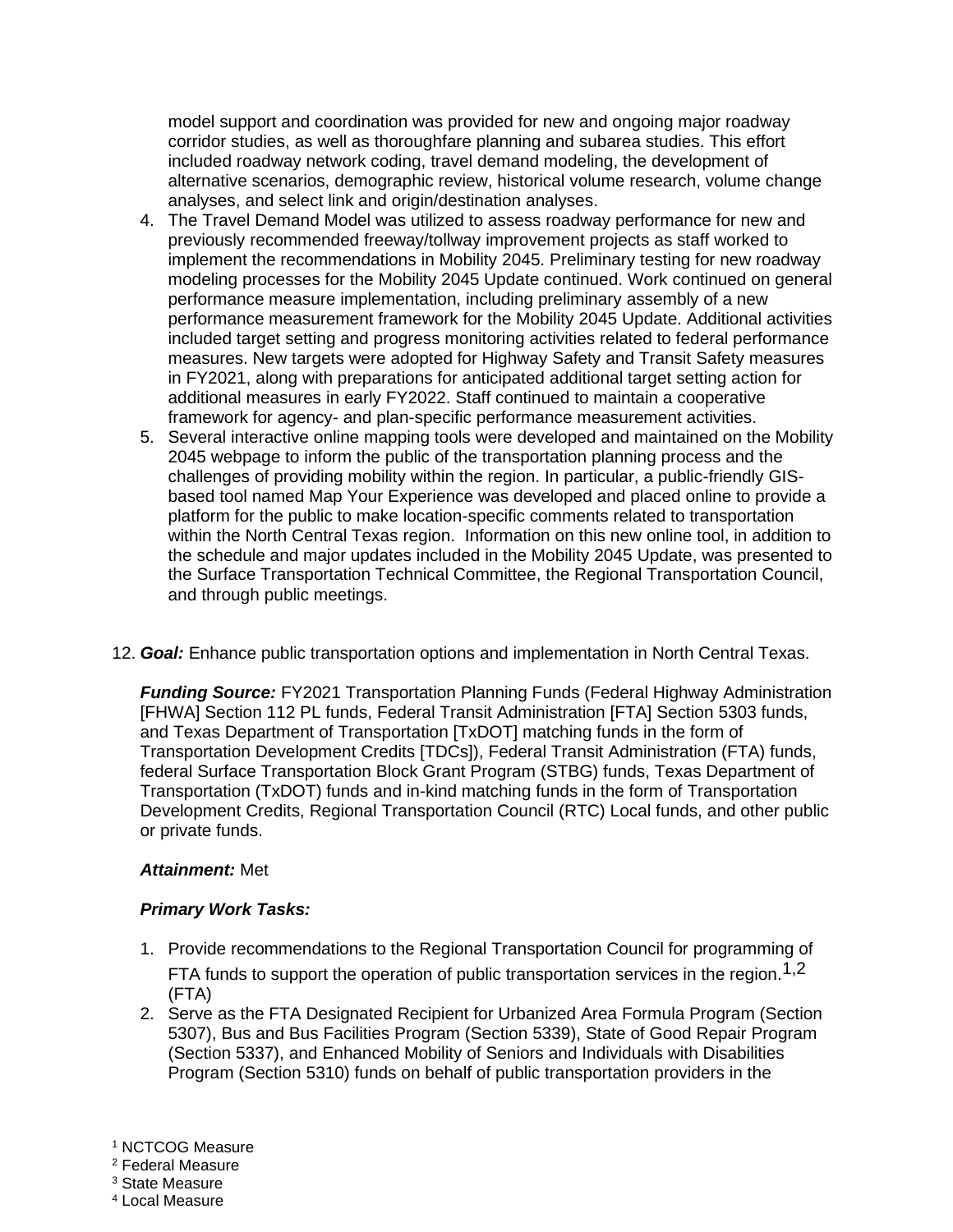Dallas-Fort Worth-Arlington Urbanized and Denton-Lewisville Urbanized Areas.<sup>2</sup> (FTA)

- 3. Manage projects awarded Job Access/Reverse Commute Program (Section 5316) and New Freedom Program (Section 5317) funds in the Dallas-Fort Worth-Arlington and Denton-Lewisville Urbanized Areas.<sup>2</sup> (FTA)
- 4. Serve as the lead agency for regional public transportation coordination and planning activities in the 16-county North Central Texas region.<sup>2,3</sup> (FTA, TxDOT)
- 5. Coordinate transit services and implement innovative transit-related projects and programs to encourage the use of sustainable transportation options and access to public transit services.  $2,3$  (FTA, TxDOT)
- 6. Identify and implement new and revised federal transit regulations.  $1,2$  (FTA)
- 7. Monitor, implement, and promote the Regional Vanpool Program outlined in the Congestion Management Process (CMP) for the Dallas-Fort Worth Metropolitan Area and Metropolitan Transportation Plan (MTP) document.<sup>2,3</sup> (STBG, FTA, TxDOT)

## *Principal Performance Measures:*

- 1. Develop annual Transit Section program of projects, and coordinate programming of funds in an approved Transportation Improvement Program (TIP)/Statewide Transportation Improvement Program (STIP).
- 2. Administer the Urbanized Area Formula Program (Section 5307), Bus and Bus Facilities Program (Section 5339), State of Good Repair Program (Section 5337), and Enhanced Mobility of Seniors and Individuals with Disabilities Program (Section 5310).
- 3. Obtain reimbursements for project implementation and reports summarizing project compliance including any needed corrective actions for subrecipients awarded funding for Job Access/Reverse Commute and New Freedom projects.
- 4. Conduct meetings; participate in task forces, working groups, and coordinating committees; and facilitate partnerships. Present data analyses, participate in public involvement activities, produce maps, document needs, identify gaps in transit service, and provide solutions to improve public transportation.
- 5. Identify strategic partnerships to establish or sustain transit services in the region. Develop and coordinate funding of project awards to transit services providers and public transit entities to address gaps in transit service and provide solutions to improve public transportation.
- 6. Provide plans and guidance to subrecipients in response to new regulations; assist transportation providers to revise policies, procedures, and plans based on new regulations.
- 7. Continue to manage and oversee the Regional Vanpool Program. Coordinate with transit agencies to create and promote a more streamlined program. Monitor and track vanpool-related performance measures.

## *Results:*

1. Staff coordinated with 13 public transportation providers to process 22 Fiscal Year 2021 Programs of Projects ensuring TIP/STIP inclusion and approval for a combined total of approximately \$141 million in federal funds through Federal Transit Administration (FTA) programs.

<sup>1</sup> NCTCOG Measure

<sup>2</sup> Federal Measure

<sup>3</sup> State Measure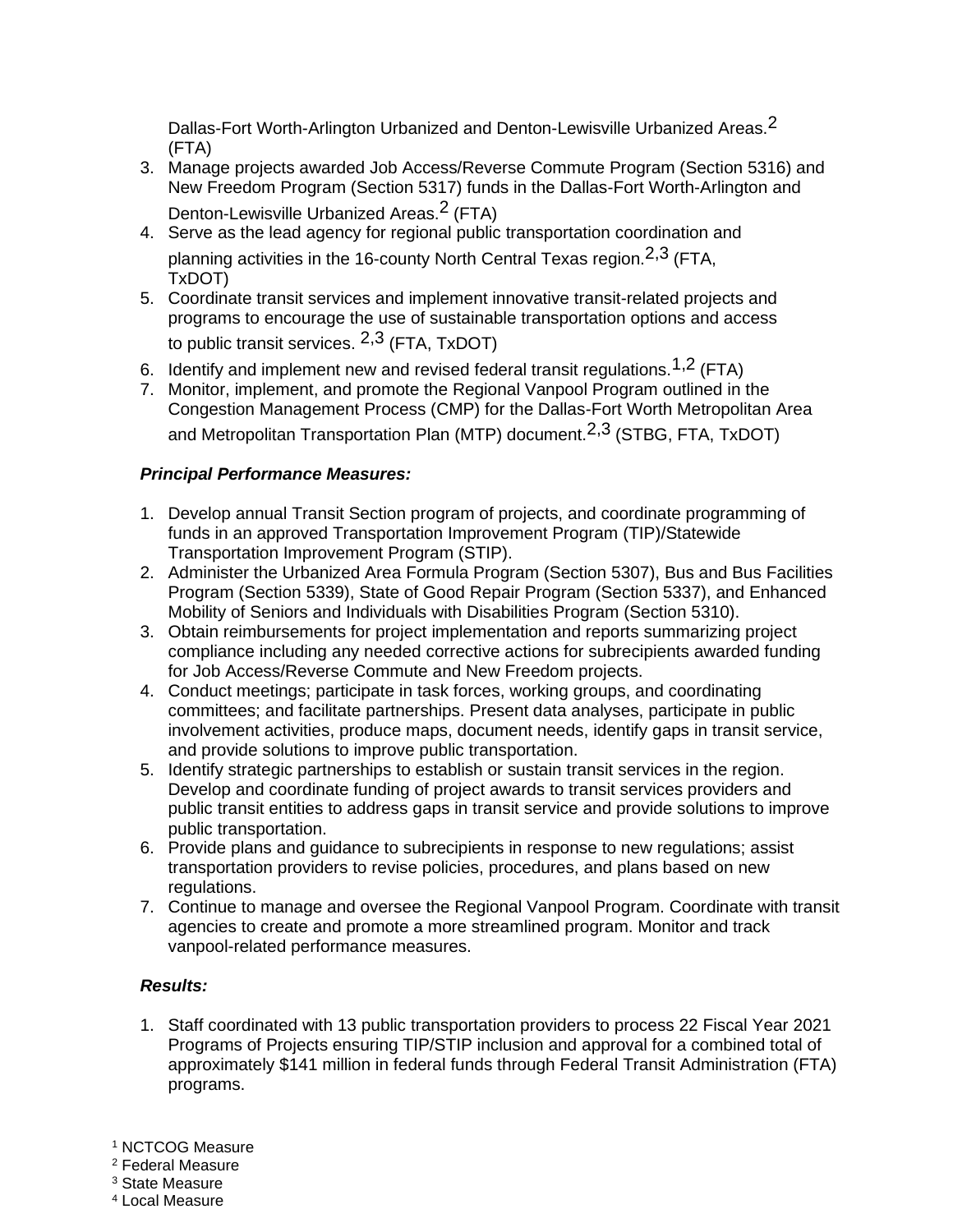- 2. Staff managed 33 FTA grants, totaling approximately \$87 million in federal funds, on behalf of 8 subrecipients. Staff coordinated and submitted 70 quarterly progress reports, 4 Charter Service reports, 6 National Transit Database (NTD) annual reports, 48 NTD Ridership & Safety and Security reports, and 25 Transit COVID-19 Response Program reports.
- 3. Two Job Access/Reverse Commute (JA/RC) and three New Freedom grants in excess of \$700,000 in federal JA/RC funds and approximately \$796,000 in federal New Freedom funds were managed.
- 4. Public outreach efforts for the Access North Texas 2022 plan update, which included a series of 28 virtual public outreach meetings throughout North Central Texas, was initiated. Outreach efforts also included the development and distribution of an English public survey, Spanish public survey, and an agency survey, resulting in a total of 1,504 responses; 1,250 of which were collected through a partner agency. Also, activities for My Ride North Texas 2.0 continued with travel navigators receiving 2,095 calls from 11 regional counties and personalized public transportation navigation and information to clients. Staff hosted four quarterly Regional Mobility Manager Meetings, each with around 30 participants from up to 15 regional transit partner agencies and led four coordination meetings for the regional Mobility on Demand (MOD) Working Group composed of members from transit agencies, local governments, private sector, and academia. Three county-level transit planning studies were successfully completed for the following areas: Collin County, Tarrant County, and the southern portion of Dallas County. Results from each of the studies were delivered through a final report that outlines service recommendations and a roadmap for service implementation. Two additional county-level transit planning studies were initiated for the following areas: Denton County and East Dallas, Kaufman, and Rockwall County (EDKR). The Denton County study initiated the process for procurement of a consultant team and the EDKR study will be undertaken by NCTCOG staff. The final planning study initiated for procurement of a consultant during this time was the Intermodal Transportation Hubs for Colleges and Universities Study, which will develop a comprehensive guide for planning and strategic implementation of mobility hubs on college and university campuses around the region.
- 5. Staff implemented two projects supporting strategies from Access North Texas and one project was transferred to a local transit partner to be implemented. These projects focused on transit service to jobs for low-income workers and service for individuals with disabilities. The Strategic Partnerships Funding Program, formerly the Call for Projects, was updated for a more deliberate and coordinated approach to help address gaps in service. The evaluation criteria were designed to address needs of these transitdependent populations, strategic value, sustainability, stakeholder collaboration, and recommendations from existing plans and studies. A peer review was conducted with NCTCOG staff to present the proposed process, evaluation criteria, and discuss updates to the program. Information on the program was then presented to the Surface Transportation Technical Committee and the Regional Transportation Council.
- 6. Staff provided oversight activities for 12 subrecipients to address compliance with FTA requirements. Procurement guidance and review was provided for four subrecipients. Periodic meetings were also held to ensure compliance with programmatic requirements. NCTCOG staff provided guidance to the five subrecipients on eligible expenses and new regulations based on guidance from Coronavirus Aid, Relief, and Economic Security Act (CARES Act) legislation. Staff also provided guidance on the Transit COVID-19 Response Program. Information and assistance were provided to all applicable subrecipients in the development of transit agencies' Public Transportation
- <sup>1</sup> NCTCOG Measure
- <sup>2</sup> Federal Measure
- <sup>3</sup> State Measure
- <sup>4</sup> Local Measure